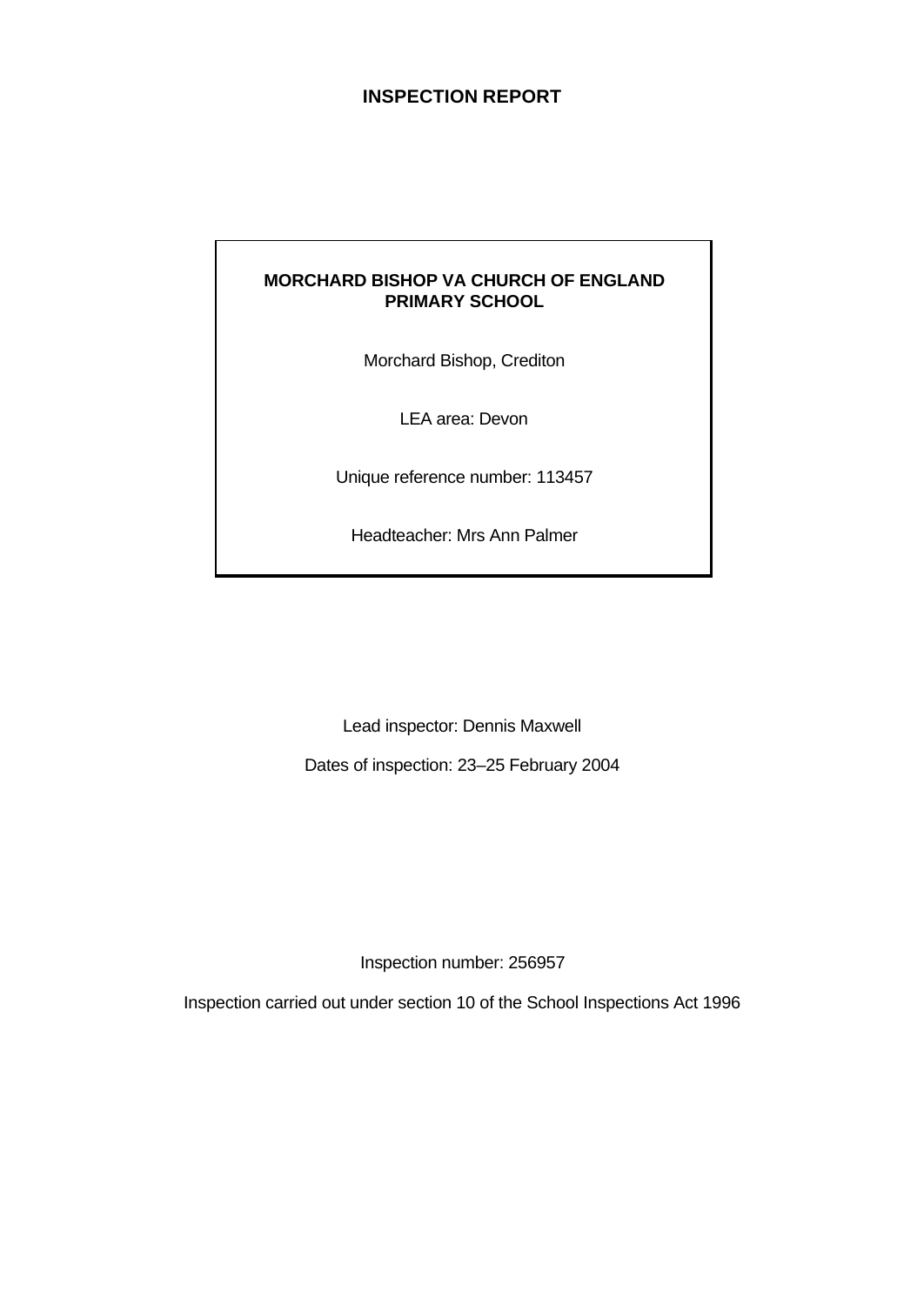© Crown copyright 2004

This report may be reproduced in whole or in part for non-commercial educational purposes, provided that all extracts quoted are reproduced verbatim without adaptation and on condition that the source and date thereof are stated.

Further copies of this report are obtainable from the school. Under the School Inspections Act 1996, the school must provide a copy of this report and/or its summary free of charge to certain categories of people. A charge not exceeding the full cost of reproduction may be made for any other copies supplied.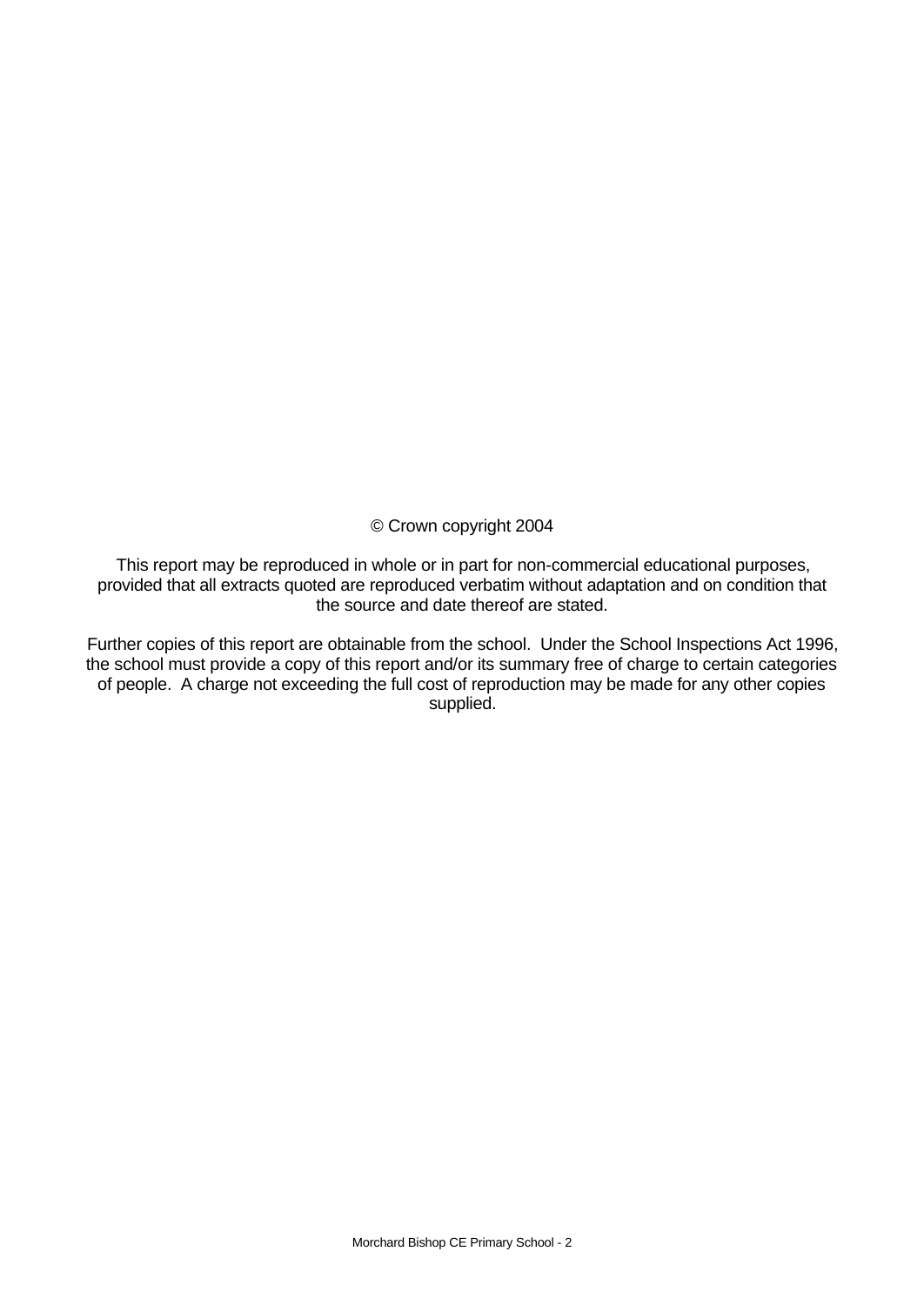# **INFORMATION ABOUT THE SCHOOL**

| Type of school:              | Primary                                               |
|------------------------------|-------------------------------------------------------|
| School category:             | <b>Voluntary Aided</b>                                |
| Age range of pupils:         | $5 - 11$                                              |
| Gender of pupils:            | Mixed                                                 |
| Number on roll:              | 123                                                   |
| School address:              | Church Street<br>Morchard Bishop<br>Crediton<br>Devon |
| Postcode:                    | <b>EX17 6JP</b>                                       |
| Telephone number:            | 01363 877 328                                         |
| Fax number:                  | 01363 877328                                          |
| Appropriate authority:       | Governing Body                                        |
| Name of chair of governors:  | <b>Rev Brian Shillingford</b>                         |
| Date of previous inspection: | 01 June 1998                                          |

# **CHARACTERISTICS OF THE SCHOOL**

Morchard Bishop is a Voluntary Aided Church of England primary school with 115 children from Reception to Year 6. Very small numbers of children are from ethnic minority backgrounds. The school's aims express the view that Christian principles lie at the heart of how it works. The school seeks to extend children's understanding of today's multi-cultural society through embodying its aims in its life. The proportion of pupils entitled to free school meals is average, and the level of mobility amongst the pupils is also average. The socio-economic circumstances of the families with children at the school are broadly average. The school gained a School Achievement Award in 2003 and makes some provision for Community use. The proportion of pupils identified as having special educational needs is average. The percentage of pupils with a Statement of Special Educational Need and identified for moderate learning and social, emotional and behavioural difficulties is also average.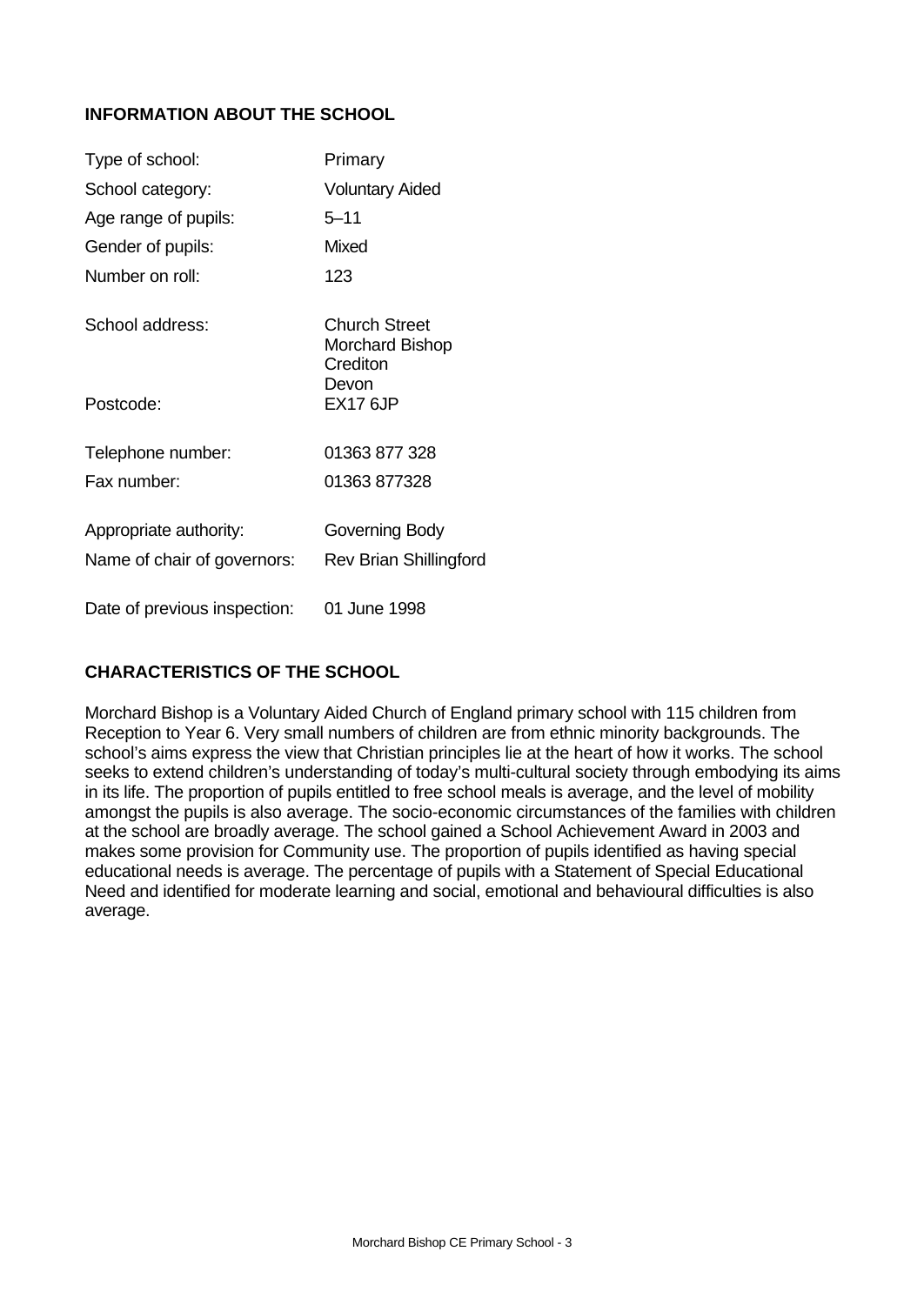# **INFORMATION ABOUT THE INSPECTION TEAM**

| Members of the inspection team |                       |                | <b>Subject responsibilities</b>                   |
|--------------------------------|-----------------------|----------------|---------------------------------------------------|
| 8798                           | <b>Dennis Maxwell</b> | Lead inspector | Science                                           |
|                                |                       |                | Information and communication<br>technology (ICT) |
|                                |                       |                | <b>Foundation Stage</b>                           |
|                                |                       |                | Art and design                                    |
|                                |                       |                | Personal, social and health<br>education          |
|                                |                       |                | Physical education                                |
|                                |                       |                | Special educational needs                         |
| 9712                           | Jan Barber            | Lay inspector  |                                                   |
| 27240                          | Tony Hooper           | Team inspector | English                                           |
|                                |                       |                | <b>Mathematics</b>                                |
|                                |                       |                | Design and technology                             |
|                                |                       |                | Geography                                         |
|                                |                       |                | History                                           |
|                                |                       |                | <b>Music</b>                                      |
|                                |                       |                | English as an additional language                 |

The inspection contractor was:

Cambridge Education Associates Limited

Demeter House Station Road **Cambridge** CB1 2RS

Any concerns or complaints about the inspection or the report should be made initially to the inspection contractor. The procedures are set out in the leaflet *'Complaining about Ofsted Inspections'*, which is available from Ofsted Publications Centre (telephone 07002 637833) or Ofsted's website (www.ofsted.gov.uk).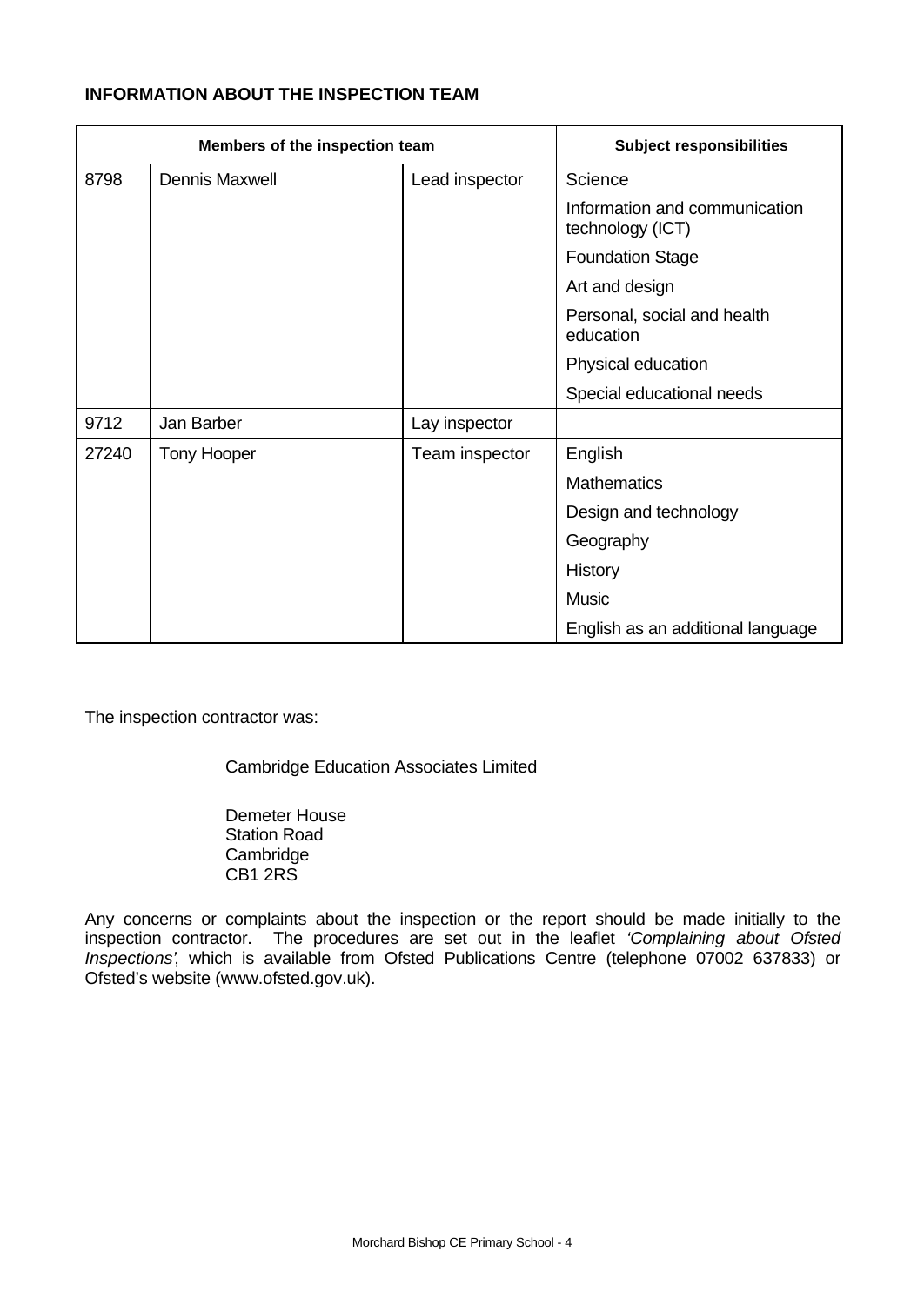# **REPORT CONTENTS**

|                                                                                                                                    | Page |
|------------------------------------------------------------------------------------------------------------------------------------|------|
| <b>PART A: SUMMARY OF THE REPORT</b>                                                                                               | 6    |
| <b>PART B: COMMENTARY ON THE MAIN INSPECTION FINDINGS</b>                                                                          |      |
| <b>STANDARDS ACHIEVED BY PUPILS</b>                                                                                                | 8    |
| Standards achieved in areas of learning, subjects and courses                                                                      |      |
| Pupils' attitudes, values and other personal qualities                                                                             |      |
| QUALITY OF EDUCATION PROVIDED BY THE SCHOOL                                                                                        | 11   |
| Teaching and learning<br>The curriculum<br>Care, guidance and support<br>Partnership with parents, other schools and the community |      |
| <b>LEADERSHIP AND MANAGEMENT</b>                                                                                                   | 16   |
| <b>PART C: THE QUALITY OF EDUCATION IN AREAS OF LEARNING</b><br><b>AND SUBJECTS</b>                                                | 18   |
| AREAS OF LEARNING IN THE FOUNDATION STAGE                                                                                          |      |
| <b>SUBJECTS IN KEY STAGES 1 AND 2</b>                                                                                              |      |
| <b>PART D: SUMMARY OF THE MAIN INSPECTION JUDGEMENTS</b>                                                                           | 30   |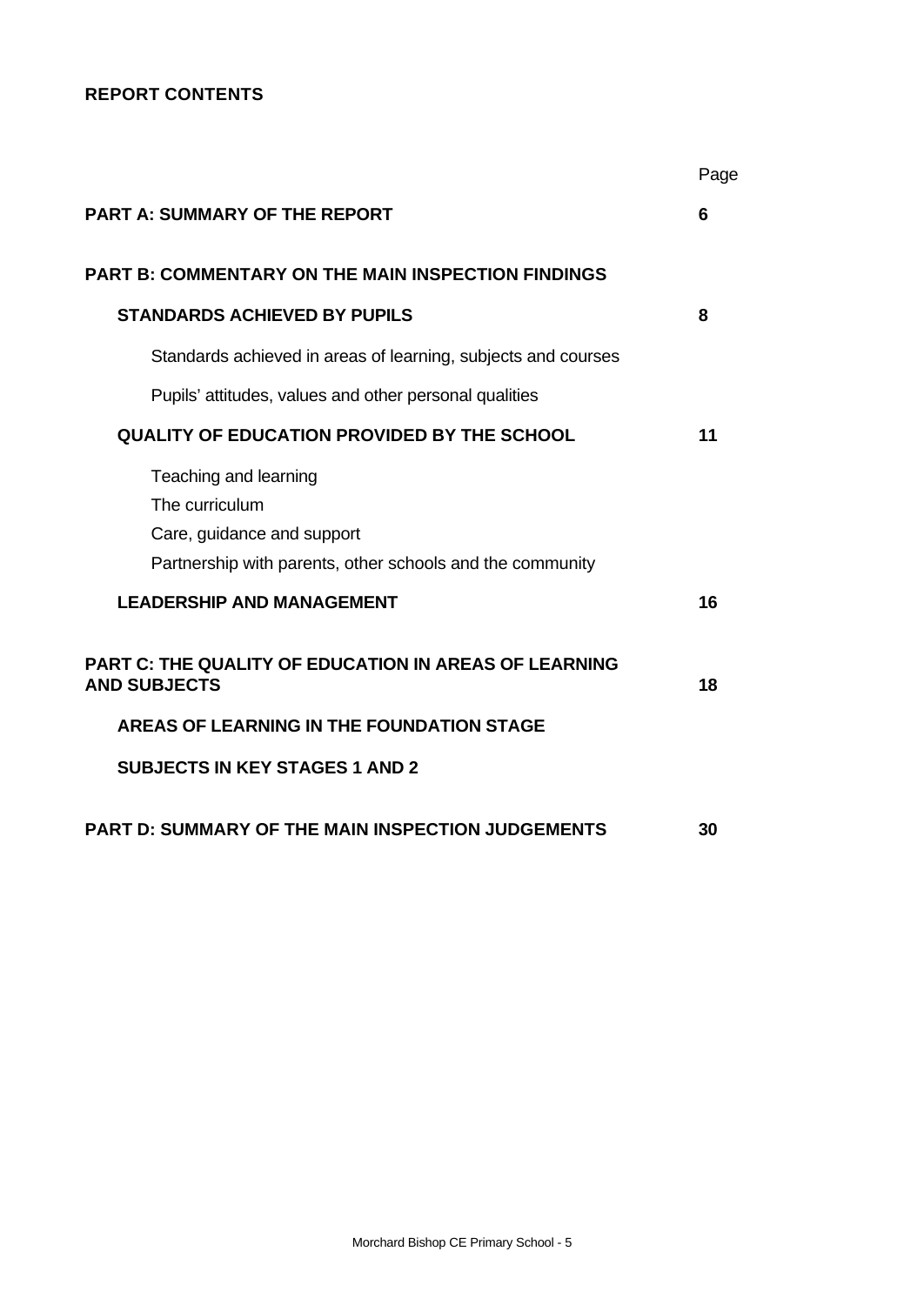# **PART A: SUMMARY OF THE REPORT**

# **OVERALL EVALUATION**

**The school provides a good quality of education for the pupils.** All members of staff give children a high level of care and consideration. The school has a very good ethos that includes all pupils very well, so that they learn confidently. The headteacher gives very good leadership, supported well by all members of staff, so that pupils achieve well. Children take a good interest in their activities and their behaviour is good. Standards are above average by the end of Year 6 because teaching and provision are good. The school provides good value for money.

The school's main strengths and weaknesses are:

- Standards by Year 6 are above average, notably in mathematics and science.
- Pupils demonstrate good attitudes and behaviour, although a few are challenging.
- The quality of teaching and learning is good and has a positive impact on achievement.
- The school provides a curriculum with many rich experiences; the management of the curriculum for Reception children requires a review.
- The subject leaders give good support but need to develop their monitoring skills further.
- Pupils are not always helped sufficiently in the marking of their work or by teachers setting suitable targets which indicate how they may improve.

The school has made good improvements in its effectiveness since the last inspection under the strong leadership of the headteacher, supported by the governors and all staff. It has tackled the weaknesses identified then thoroughly so that there is now better provision in information and communication technology (ICT) and the procedures for assessment are more robust and useful. A good marking policy has been devised, although it is not always applied consistently. Standards at Year 6 have improved faster than the nationally improving trend because teaching is good. At Year 2 standards in writing have declined and are a focus for school improvement. The school has embarked on a focused year for physical education this year and is providing a very good range of activities that enhances pupils' skills. This follows the successful Arts year.

| <b>Results in National</b><br>Curriculum tests at the end |      | similar schools |      |      |
|-----------------------------------------------------------|------|-----------------|------|------|
| of Year 6, compared with:                                 | 2001 | 2002            | 2003 | 2003 |
| English                                                   |      |                 |      |      |
| <b>Mathematics</b>                                        |      |                 |      |      |
| Science                                                   |      |                 |      |      |

# **STANDARDS ACHIEVED**

*Key: A - well above average; B – above average; C – average; D – below average; E – well below average Similar schools are those whose pupils attained similarly at the end of Year 2.*

**Achievement through the school is good overall.** Children enter the school at Reception with broadly average attainment and, for many, their communication and language skills are less developed. They achieve satisfactorily and most children are on course to reach the expected goals by the end of Reception because good teaching prepares and reinforces their skills well. In Years 1 - 2 achievement is satisfactory as teachers continue to consolidate pupils' learning. They attain broadly average standards, including in reading, writing and mathematics, by the end of Year 2. The good foundation that pupils receive in the earlier years bears fruit in Years 3 - 6 because here pupils achieve well. Standards are above average by the end of Year 6, showing good improvement since the last inspection, notably in mathematics and science, because teaching and provision are good. This mirrors the results of national tests in 2003.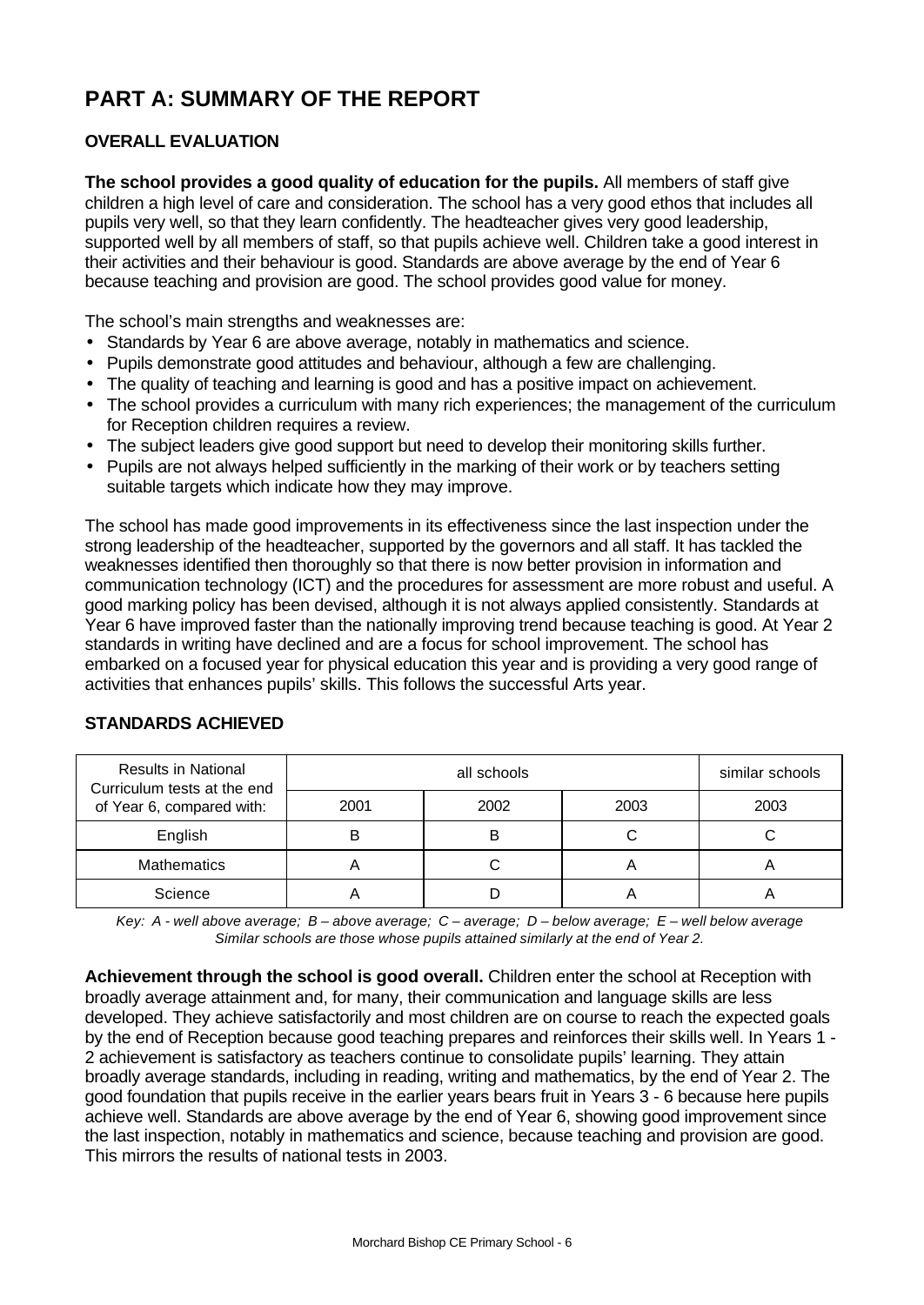**Pupils' personal qualities and their spiritual, moral, social and cultural development are very good.** Pupils' relationships with others are very good, as is their interest in school activities, all of which enhance their achievement. The strong sense of community is illustrated by the real care that older pupils show for younger ones. Pupils have good attitudes towards their learning. Behaviour is good, although a few pupils have challenging behaviour at times, which is usually, but not always, managed well through good strategies. The levels of attendance and punctuality are good, since pupils are keen to come to school.

# **QUALITY OF EDUCATION**

**The school provides a good quality of education**, maintaining the position at the time of the last inspection. **The quality of teaching is good throughout the school.** In Reception, children have many rich experiences so that they learn confidently. In Years 1 - 2, lively teaching challenges pupils to think, so that they learn confidently and apply their skills. In Years 3 - 6 teaching is also good, consolidating earlier learning successfully. The quality of teaching in Year 6 is a particular strength, with high expectations so that pupils achieve well through relevant and challenging tasks. School assessment procedures are good, although teachers' marking is not always sufficiently clear about how pupils may improve. Pupils are given long-term targets to aim for in English and mathematics but clear short-term targets are seldom given to help raise standards.

The school provides a good quality curriculum overall, although opportunities for Reception children to exercise choice tend to be limited by the present organisation of the curriculum in the mixed age class. The level of care and welfare is very good. Links with parents and the community are good, while the partnership with other schools is very good and promotes pupils' learning well.

# **LEADERSHIP AND MANAGEMENT**

**Leadership and management are good**. The school conveys a very good ethos of consideration where all children are included very well. Through the very good and energetic leadership of the headteacher the school has made several good recent improvements. For example, teachers recognise the value of assessments which allow them to identify children not making enough progress so that a short remedial programme is provided. This promotes good achievement. The subject leaders provide satisfactory leadership overall but do not have many formal opportunities to exert their influence. School governance is good. Governors provide good strategic direction and ensure that the school complies with statutory requirements. They give good attention to the principles of obtaining best value in their financial decisions. Some of the issues for development are within the school's improvement plan and there are good evaluation procedures.

# **PARENTS' AND PUPILS' VIEWS OF THE SCHOOL**

Parents welcome the open nature of the school and the strong sense of community. Most feel comfortable about discussing a problem. Children come eagerly to school and feel it is a safe and stimulating place to learn.

## **IMPROVEMENTS NEEDED**

The most important things the school should do to improve are:

- Establish clear and manageable procedures for setting short-term targets for all pupils.
- Continue to develop good marking practices so that the approach is consistent and helps pupils to improve.
- Review the management of the Foundation Stage curriculum to provide more opportunities for choice by the children.
- Extend the role and skills of subject leaders, including monitoring, and share current good practice.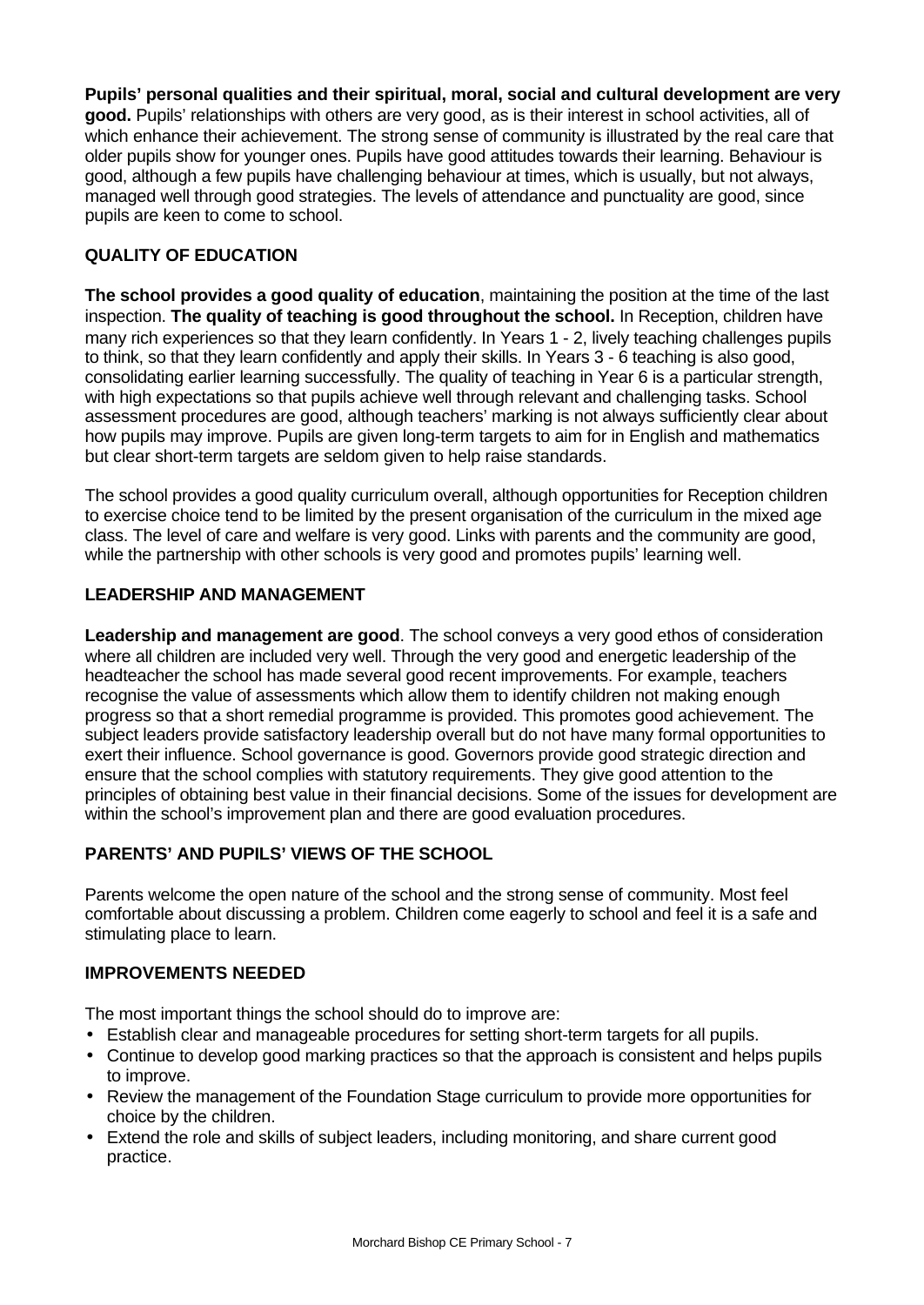# **PART B: COMMENTARY ON THE INSPECTION FINDINGS**

# **STANDARDS ACHIEVED BY PUPILS**

#### **Standards achieved in areas of learning, subjects and courses**

Achievement is good and standards are above average. Achievement in Reception and Years 1 - 2 is satisfactory but in Years 3 - 6 achievement is good because good earlier learning is consolidated by effective teaching. Attainment by the end of Reception Year is average. Standards by the end of Year 2 are average and by the end of Year 6 are above average.

#### **Main strengths and weaknesses**

- The Reception and Year 1 and 2 classes lay a good foundation for pupils to achieve well in the junior years through the impact of good teaching.
- Standards are above average by the end of Year 6, notably in mathematics and science.
- The trend in standards in the national tests at Year 6 is above the national trend.
- Standards in music and physical education exceed the expectation by the end of Year 6.

#### **Commentary**

#### *Standards in national tests at the end of Year 2 – average point scores in 2003*

| Standards in: | School results | National results |  |
|---------------|----------------|------------------|--|
| reading       | 15.1(13.3)     | 15.7(15.8)       |  |
| writing       | 13.3(13.1)     | 14.6 (14.4)      |  |
| mathematics   | 16.1 (16.2)    | 16.3(16.5)       |  |

*There were 19 pupils in the year group. Figures in brackets are for the previous year*

#### *Standards in national tests at the end of Year 6 – average point scores in 2003*

| Standards in: | School results | National results |  |
|---------------|----------------|------------------|--|
| English       | 27.0 (27.9)    | 26.8 (27.0)      |  |
| mathematics   | 28.5 (27.0)    | 26.8 (26.7)      |  |
| science       | 30.0(27.9)     | 28.6 (28.3)      |  |

*There were 16 pupils in the year group. Figures in brackets are for the previous year*

1. The performance of the 2003 Year 2 pupil cohort in the national tests was below average in reading and mathematics and well below average in writing. These pupils' weak writing skills were picked up by the school through their good tracking systems and are a focus for whole school improvement. The well below average standards in writing relate to the high proportion of boys with learning difficulties in the year group, so that the boys' performance was two terms behind the national standard. In contrast, the girls' performance in writing was a little above the performance of girls nationally. There is a similar, but less marked, contrasting performance in reading and mathematics, where the boys' performance is closer to that of boys nationally and the performance of girls is further ahead of that of girls nationally. Standards in the work seen in Year 3 match pupils' below average performance when they were in Year 2, whereas the current Year 2 demonstrates improving standards. The trend in performance in the national tests at Year 2 is below the national trend over the past four years because results in writing have fallen. The percentage of higher-attaining pupils exceeding the expectation in reading and mathematics was broadly average, indicating that good teaching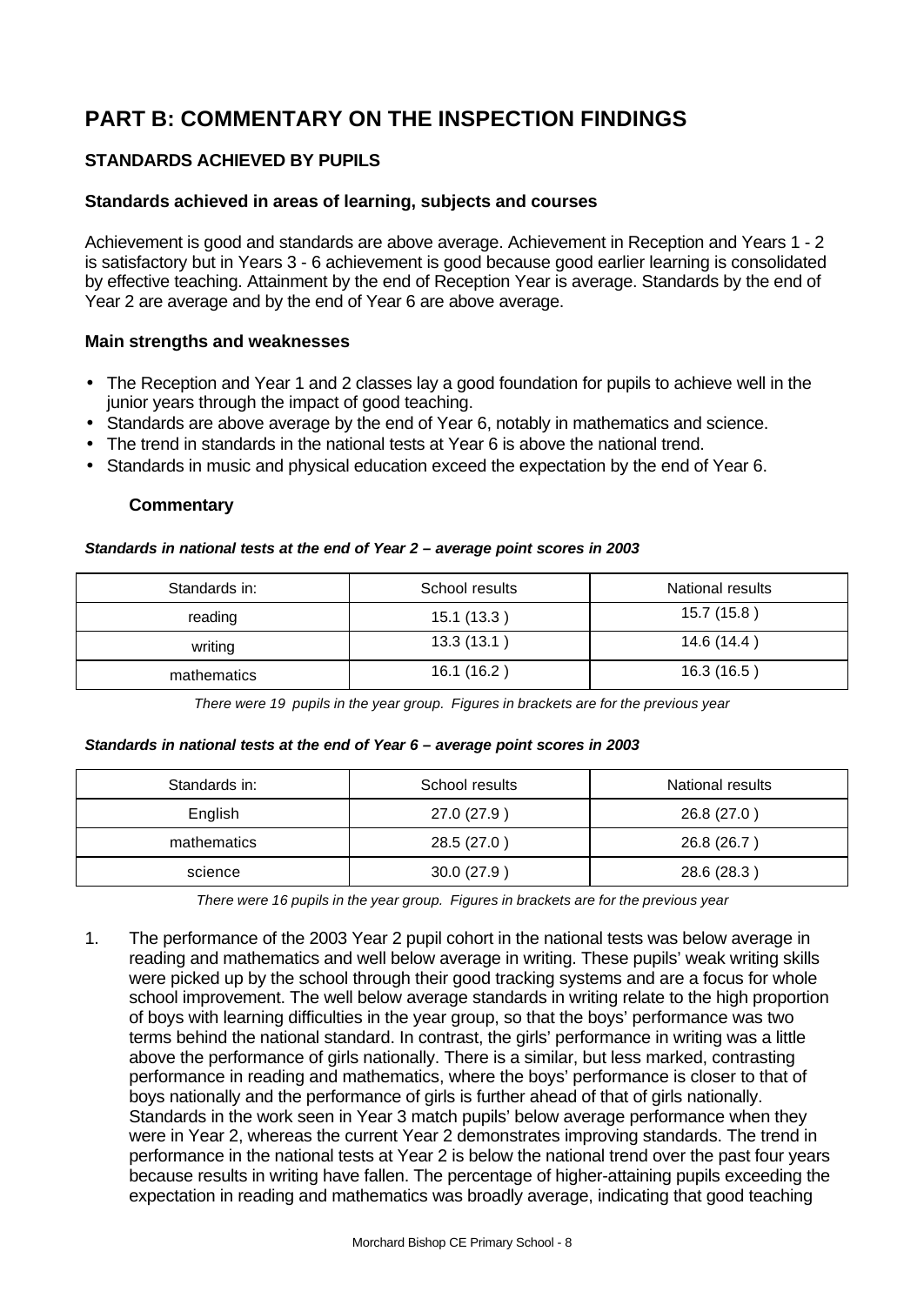and provision enable the pupils to achieve appropriately. The results should be treated with some caution because each pupil represents five per cent.

- 2. Pupils' performance at Year 6 in the national tests of 2003 was average in English and well above average in mathematics and science. In comparison with similar schools, pupils' performance in mathematics and science was well above average, showing that pupils achieved well. The trend in results over the past four years is above the national trend, indicating the strong impact of good teaching and provision. The proportion of pupils exceeding the expectation was higher than the national averages for each of English, mathematics and science. The school's value added score is well above the national and similar school comparisons. The headteacher's very good leadership is a significant factor in the steadily improving standards. She has established good assessment systems, using these to track pupils' progress closely, to set challenging targets and to put short-term programmes in place to meet the specific needs of a few pupils, including those with learning difficulties. In this way, the school has very good inclusive practices. The school did not meet its targets for English and mathematics in 2003 and is likely to meet the very challenging targets for 2004.
- 3. Children have a wide range of attainment as they first enter Reception, some having more limited communication and language skills or knowledge of the world. Overall, their attainment is broadly average, and a few are on course to exceed the goals children are expected to reach by the end of Reception. Standards of the work seen are broadly average by the end of Year 2 and above average by the end of Year 6. The impact of good, thorough teaching and good provision for the younger pupils shows in their improving skills but, overall, these come to fruition in Years 3 - 6, where pupils achieve well. In English, pupils are encouraged to use their imagination and pupils in Year 4 have produced some striking images in their poems. Work produced after a visit by Year 6 pupils to the theatre included many imaginative phrases. In mathematics, by Year 2 pupils have a satisfactory understanding of number and recognise number patterns to solve problems. Pupils know regular 2D shapes and recognise their symmetrical properties by Year 4. In Year 6, pupils have good numeracy skills.
- 4. In science, pupils in Year 1 were challenged to choose the best material to wrap a parcel. They tested them carefully and observed how the properties varied and might be useful. In Year 5, pupils made electrical circuits and explained satisfactorily why the brightness of the bulbs varied. In Year 6, pupils made good progress in their understanding of the circulatory system because the teacher's good subject knowledge had a strong impact on their learning. Pupils have satisfactory knowledge and skills in ICT. There is a developing use of ICT, for example in searching the Internet for information. Standards in most other subjects, where there was sufficient evidence to form a judgement, met the expectation and in music and physical education standards exceeded the expectation.

## **Pupils' attitudes, values and other personal qualities**

Pupils' attitudes and behaviour are good overall. There has been a slight decline in this aspect since the last inspection. Other aspects of their personal development, including their spiritual, moral and social development, are very good. Punctuality and attendance are good and have been maintained since the last inspection. Cultural development is good.

#### **Main strengths and weaknesses:**

- Pupils' attitudes to work are positive and in some lessons are very good in response to high quality teaching.
- Most pupils' behaviour in lessons and around the school is good.
- Pupils are keen to come to school.
- Pupils are given increased responsibility as they progress through the school.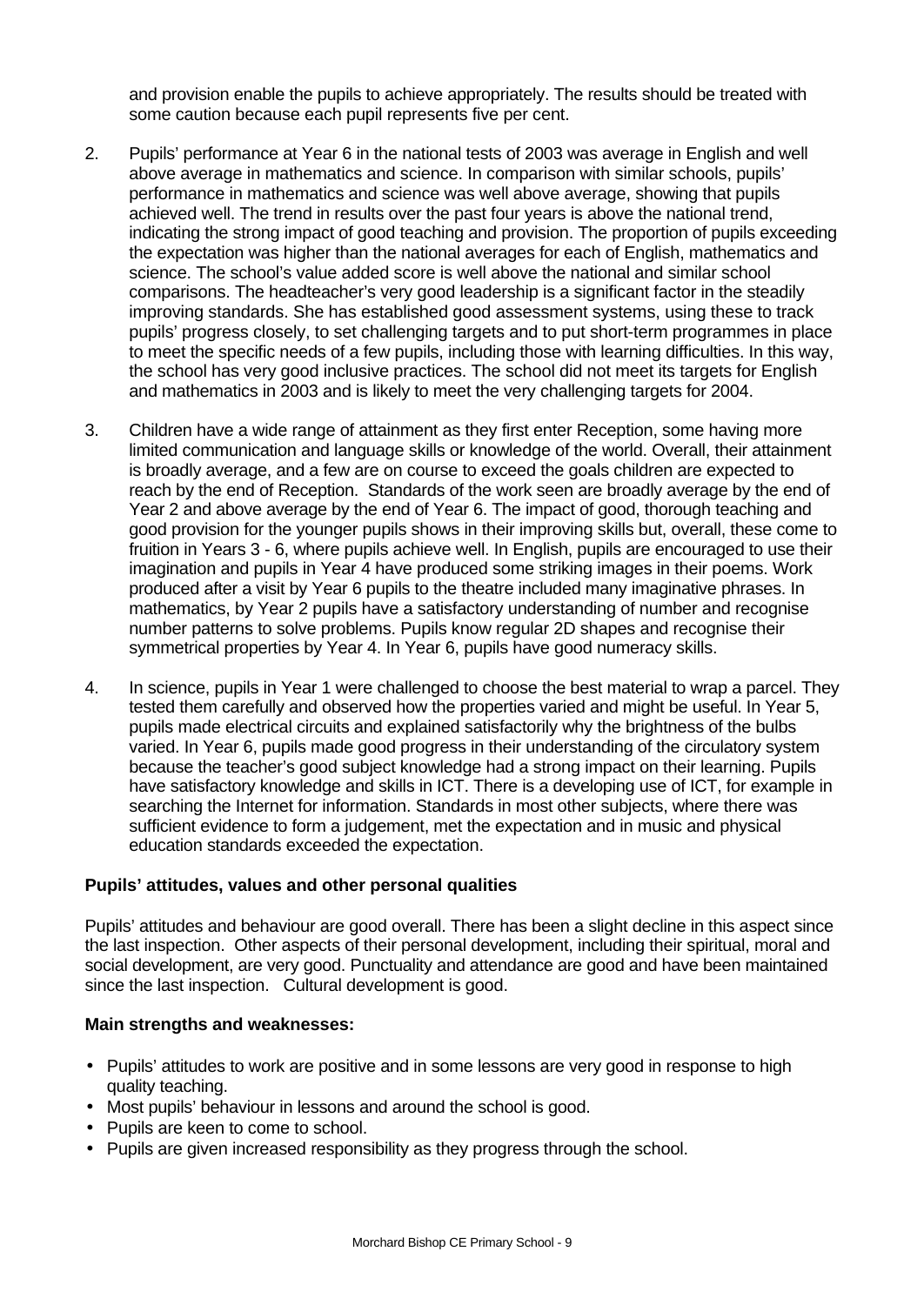- 5. Children entering the school in Reception settle happily into the school. Most children are likely to meet the expectation for this aspect and standards are average. They quickly learn the essential routines and expectations of behaviour, mainly due to the very good induction arrangements in conjunction with the local playgroup. They establish good relationships with each other and the adults with whom they come into contact. They respond positively in work and in play activities.
- 6. The attitudes and behaviour of pupils are good. Most pupils work hard and listen carefully to their teachers. They are polite, courteous and friendly. Most work well in groups of various sizes, are happy in taking turns and share equipment sensibly. Social skills are very good. Pupils respond appropriately in lessons. Many are enthusiastic learners who take pride in their work.
- 7. Pupils are respectful to their friends and to the adults with whom they come into daily contact. Behaviour at playtimes is very good, with both break-times and lunchtimes being pleasant and well supervised. Pupils trust adults in the school and most, including those with special needs, have positive attitudes to school and to learning. A particular strength of the school is the very good relationships between all staff and pupils.
- 8. Provision for personal development is very good and pupils' views are sought in order to take account of their wishes and needs. Independence skills are fostered by pupils being given increasing responsibility as they pass through the school as monitors for the library, games and registers, culminating in organising assemblies and other school events such as the Christmas Party in the later years at the school. They have regular contact with other schools sharing sports and arts ventures. These additional social and educational contacts help to prepare the pupils for transfer to the much larger environment of secondary school.
- 9. Attendance at the school is good with minimal unauthorised absence. Lessons begin and end punctually. Registers are completed in line with statutory requirements.
- 10. The spiritual development of pupils is well provided for. In assemblies pupils are told stories from the Bible and other faiths. They are attentive and well behaved and there is a feeling of community. There are opportunities for reflection and these were also seen in art, music and other lessons. Pupils are given knowledge and understanding of their own religion and those of others through the well-planned religious education lessons.
- 11. The provision for the moral development of pupils is also very good. Pupils are clearly taught the difference between right and wrong. Moral lessons in stories are shared in assemblies and at other times during the day, particularly during class discussions. Pupils care for those who are younger and respect the opinions and property of others. Pupils are expected to behave well and responsibly and to be kind and understanding in their dealings with each other. These expectations are reinforced by praise and positive example.
- 12. The provision for the social development of pupils is very good. Social development is encouraged by the expectation that pupils will take responsibility for a variety of tasks within the classroom and around the school. Pupils are taught the responsibilities of living in a community. The school also helps to develop a caring attitude towards others through its support of various charities.
- 13. The provision for the cultural development of pupils is good. Pupils are given information about other cultures through art and religious education and about English culture through history, music and English. The school organises various educational visits and visitors to promote this. There are some shortcomings in the multi-cultural provision necessary to broaden pupils' understanding of living in a multi-cultural society.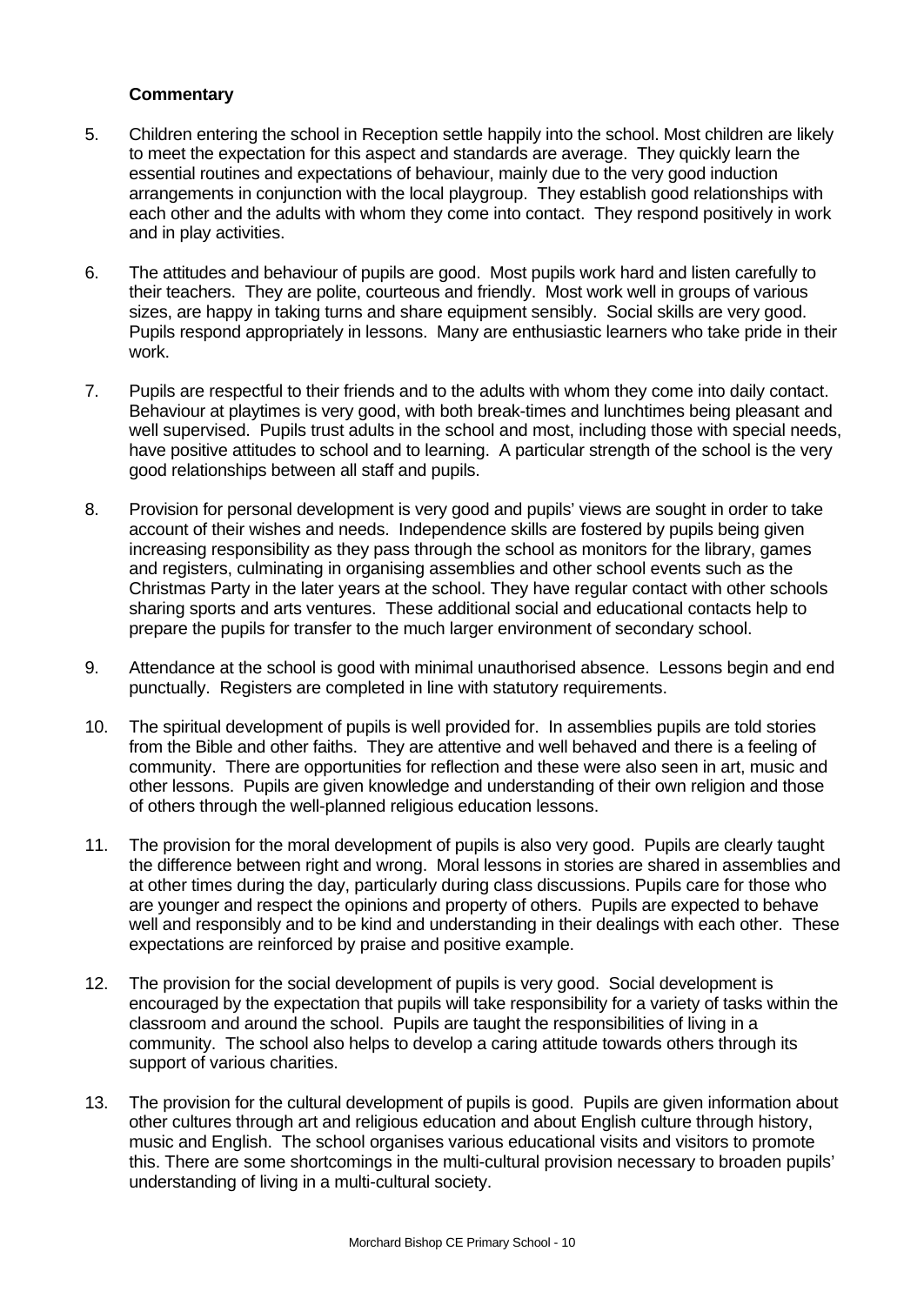# **Attendance**

#### *Attendance in the latest complete reporting year (%)*

| Authorised absence |     |  | Unauthorised absence |     |
|--------------------|-----|--|----------------------|-----|
| School data        | 4.8 |  | School data          |     |
| National data      | 5.4 |  | National data        | 0.4 |

| Authorised absence |     | Unauthorised absence |     |
|--------------------|-----|----------------------|-----|
| data               | 4.8 | School data<br>0.1   |     |
| data               | 5.4 | National data        | 0.4 |

*The table gives the percentage of half days (sessions) missed through absence for the latest complete reporting year.*

#### **Exclusions**

There were no exclusions in the reporting year.

# **QUALITY OF EDUCATION PROVIDED BY THE SCHOOL**

The school provides a good quality of education. It has made good improvements to its effectiveness since the last inspection. The quality of the curriculum is good, with many challenging tasks, and these are enriched by the very good opportunities for enrichment. The very good level of pupils' care and partnership with parents provide a strong base from which pupils work confidently.

#### **Teaching and learning**

The quality of teaching is good so that pupils learn well and make good progress. Teachers use the good assessment procedures well for further planning.

#### **Main strengths and weaknesses**

- English, mathematics and science are taught well so that pupils learn confidently.
- Teachers have good subject knowledge, which they use during explanations and discussion, and prompt pupils to explain their ideas.
- Teachers and other adults have very good relationships with the children, which encourage them to work hard.
- Teachers use a good range of effective strategies, which have a good impact on pupils' learning.

## **Commentary**

#### *Summary of teaching observed during the inspection in 30 lessons*

| Excellent | Verv good | Good        | Satisfactory | <b>IUnsatisfactory</b> | Poor     | Very Poor |
|-----------|-----------|-------------|--------------|------------------------|----------|-----------|
| 0(0 %)    | (16.7%)   | 19 (63.3 %) | $6(20\%)$    | $0(0\%)$               | $0(0\%)$ | 0( 0 %)   |

*The table gives the number of lessons observed in each of the seven categories used to make judgements about lessons; figures in brackets show percentages where 30 or more lessons are seen.*

14. The quality of teaching in the Foundation Stage is good overall because teachers engage the children in lively and thoughtful discussions that challenge them to think and explain their ideas. In the rest of the school, the teaching of English, mathematics and science is good overall because teachers have good subject knowledge and plan interesting tasks. In English, teachers have good questioning skills which extend pupils' speaking and listening skills. Lessons strike a good balance between direct teaching and reinforcement of pupils' written work. For example, in a lesson in Year 6 on persuasive writing, the teacher challenged all the pupils well and, as a result, they produced good quality written work. In mathematics, the teaching of numeracy is good where planning based on national guidance has made a significant contribution to the rise in standards. In most lessons teachers have a secure grasp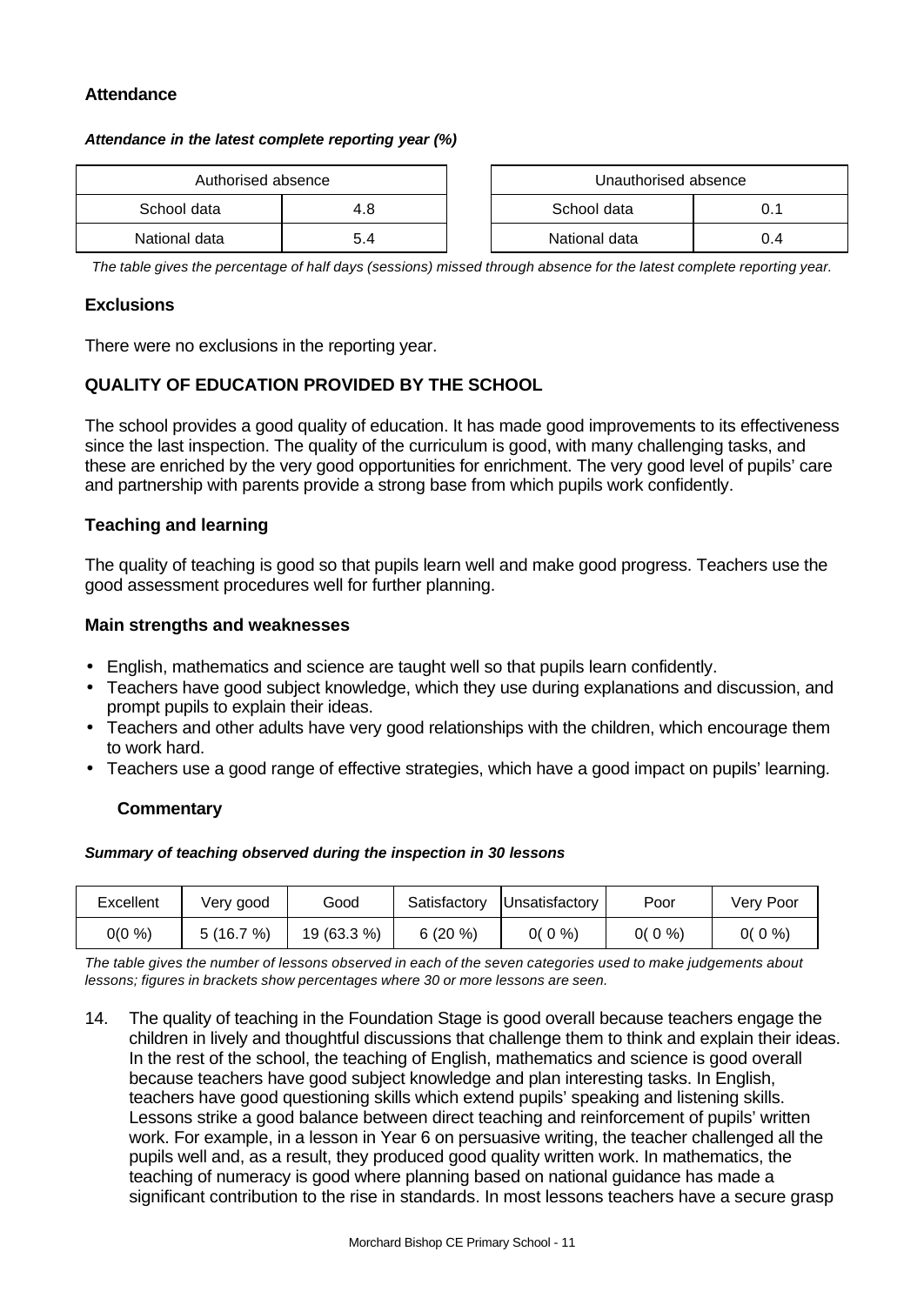of the work and use this to challenge pupils. In science, the teachers' good emphasis on practical investigation has a good impact on pupils' learning. For example, in Year 1 pupils learnt well because they took on the task of testing wrapping materials very seriously. In Year 5 pupils understood the effects of using different numbers of batteries in a circuit because they built the circuits themselves and observed the results.

- 15. The good emphasis in all subjects on developing understanding through discussion and demonstration is a particular strength. For example, in a good lesson for pupils in Years 1 and 2 the teacher dealt sensitively with the death of one of the animal characters in the story. This prompted valuable discussion, which encouraged pupils to express their own ideas and also underlined the strength of the relationship between the teacher and her pupils. Teachers often use imaginative ways to convey an idea. In a Year 6 science lesson, for example, the teacher squeezed a balloon in a simple but effective demonstration, which the pupils understood of how the heart pumps blood. The use of the ICT screen projector as a teaching and learning tool is developing and, for example, was used effectively to illustrate a graph of pupils' pulse rates.
- 16. In general, teachers expect high standards of behaviour of the pupils and use good behaviour strategies to maintain their attention. On a few occasions, however, when the pace slackens and the teacher's presentation does not fully engage the pupils, their concentration slips and learning is affected. During most lessons, pupils enjoy their activities and work hard, displaying good attitudes and behaviour, and learning is effective as a result. The school gives effective support to pupils with special educational needs, often through the sensitive and thoughtful support of the learning assistants.
- 17. The school has established good assessment procedures for English, mathematics and science, which are used well to track the progress of groups and individuals. Teachers keep good records of pupils' attainment in other subjects, which they use to inform further planning. However, there is less emphasis on setting targets for individual pupils and, as a result, they are not always sure about what they should concentrate on to improve their standards. Marking is up to date and some includes comment to help pupils understand what they need to do to improve their work, although this varies across the school.
- 18. The work of the subject leaders is having a positive influence on the quality of teaching, particularly on the approach to be used, although the monitoring role to check provision and standards is less developed. In mathematics, the deputy headteacher has provided strong leadership and, by analysing test results, has identified areas for improvement. Similar analyses have been made by other core subject leaders and, as a result, pupils are achieving better.

## **The curriculum**

The curriculum is good, and meets all statutory requirements.A very good range of out-of-school activities enriches it.The accommodation is good and resources are satisfactory. This enables all subjects of the National Curriculum to be taught effectively.

## **Main strengths and weaknesses**

- A very good range of extra-curricular activities adds significantly to the educational experience of the pupils.
- Good inclusion procedures mean that all pupils have equal access to the curriculum.
- Good professional development of teaching assistants increases their effectiveness in working with pupils.
- There are many good links between subjects, which make the use of teaching time more effective.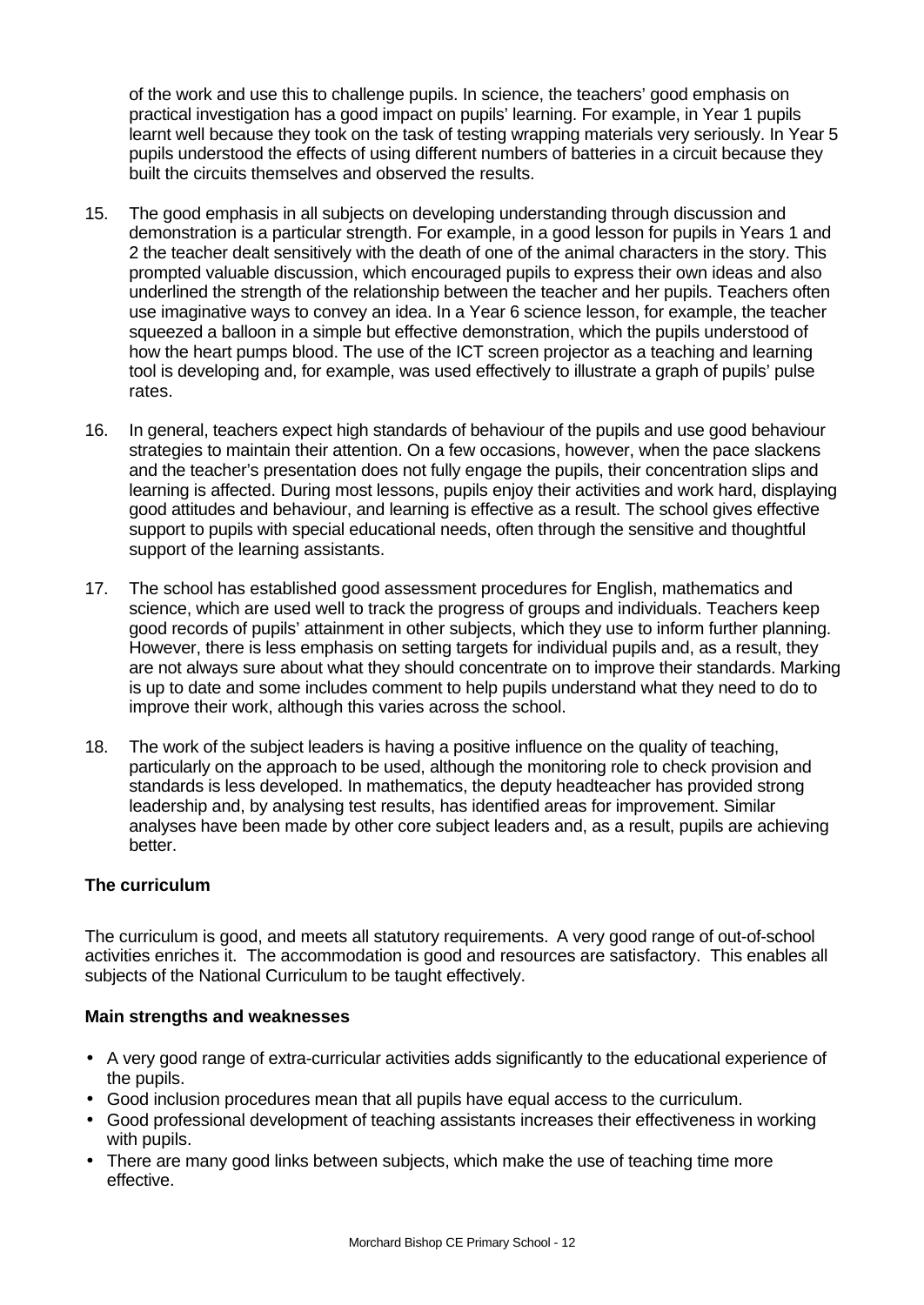- The outdoor learning area for Foundation Stage children is not covered, which limits its usefulness, and the curriculum tends to limit opportunities for children to make choices. **Commentary**
- 19. The curriculum is planned to deliver all of the areas of learning for the Foundation Stage, although the management of the curriculum in the mixed Reception and Year 1 class tends to limit children's opportunities to make their own choice. The curriculum is broad, relevant and planned so that it meets statutory requirements. Linking work in different subjects helps to use available time effectively and develops pupils' awareness of the relationship between subject areas and this approach has a positive impact on standards. There is an effective programme of personal, social and health education. This helps pupils to make informed decisions about their personal lives. The school has very good links with the local secondary school, so that pupils are well prepared for the next stage of their schooling. The curriculum is well organised to cater for pupils with special educational needs and learning support assistants play a large role in supporting these. Pupils who have special gifts or talents visit the local secondary school, which runs a programme of activities to meet their needs.
- 20. The very good extra-curricular activities and the many places of interest that pupils visit broaden and improve the curriculum. Pupils participate in a good range of out-of-school clubs. Members of staff are generous with the time that they give to these. There are good opportunities for pupils to play in teams against other schools. The school regularly takes part in the North Devon Schools' Proms. This, and regular productions in school, increase pupils' interest in the performing arts.
- 21. Members of staff have good qualifications and experience and the school is successful at recruiting and retaining teachers and support staff. There is a good programme for developing the skills of all staff through in-service training. This helps to create an effective team in which all understand their own roles and the roles of others. The accommodation of the school is attractive and is in good condition. The school has large well-used grounds, including many green spaces. However, the outdoor area for Foundation Stage children is less useful than it might be, as it is not roofed. The school is looking into ways of remedying this. However, there are difficulties as the building is in a conservation area and any development needs planning approval. In addition to the spacious hall, and a welcoming library, there are several areas suitable for teaching small groups. The school uses these effectively for support for reading, music lessons and small group teaching within the mixed age classes.

## **Care, guidance and support**

The pupils' care, welfare, health and safety are very good throughout the school. The school provides them with good support, advice and guidance and involves them well in its work and development. There has been good improvement in this aspect since the last inspection.

## **Main strengths and weaknesses**

- There is a caring, family ethos.
- Members of staff know the pupils very well: relationships between staff and pupils are very good.
- Adults working in the school are very good role models for pupils.
- Pupils are involved in decision making through regular class discussions.

# **Commentary**

22. The school is inclusive with many very good features in the way pupils' well-being, general care and safety are promoted in the school. Pupils are well supported by the ethos of the school and the very caring approaches of the staff. The school provides very good support and guidance for all its pupils and there is a caring environment, which creates positive attitudes towards learning. Members of staff know the pupils very well and teachers and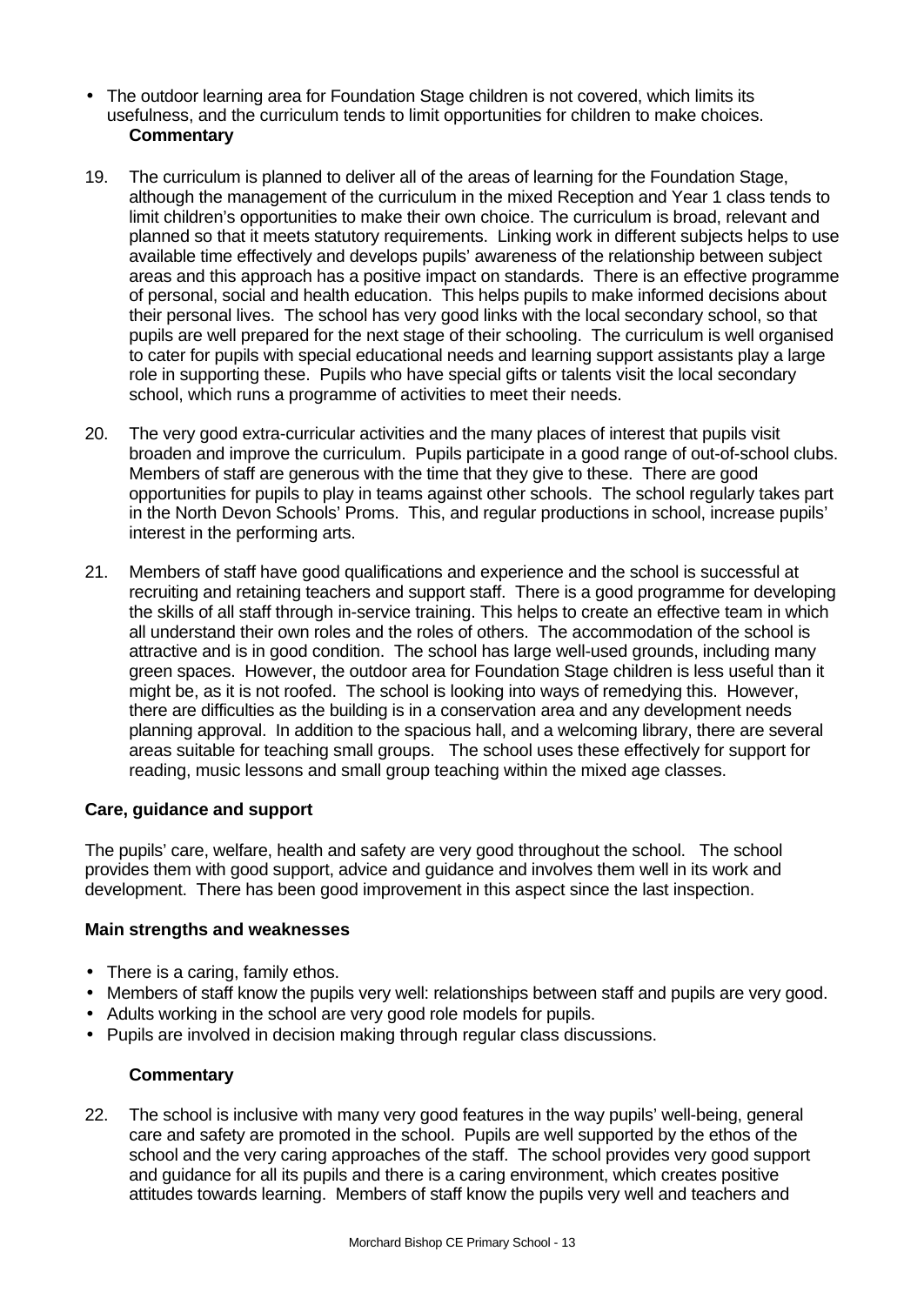support staff are accessible and responsive to their needs. Relationships in the classroom and in the playground are generally secure and pupils feel confident to approach staff with any problems or concerns. Personal and academic standards are effectively monitored.

- 23. Pupils with special educational needs are well supported and make satisfactory progress. Individual Education Plans help pupils to meet their targets and parents are involved in annual reviews. All pupils are involved in decision making throughout the school as issues are discussed in class.
- 24. The liaison with the local playgroup is particularly good and there is an effective induction programme for new pupils, who are given the opportunity to come into school before they start in Reception. This allows them to become familiar with the school and introduces them to classroom activities. There is a useful 'Starting School' brochure which is given to the parents of potential entrants.
- 25. Procedures for monitoring discipline and promoting good behaviour are very good. The discipline and behaviour policy is effective and pupils understand and appreciate the standard of behaviour expected from them. Bullying is not perceived to be an issue by parents, pupils or staff and any incident is dealt with promptly and effectively. Procedures are in place for notification of absence and parents are aware of their responsibilities in this area and usually comply.
- 26. The school follows county guidelines on child protection. Procedures for child protection and health and safety checks are very good. The deputy headteacher is the named person with the responsibility for child protection and is well trained and informed. Clear guidance exists for all members of staff, who are aware of their responsibilities in this area.
- 27. The school promotes the health of pupils by supervised aerobic exercises before school starts each morning, individual water bottles for all pupils in the classrooms and an insistence on nutritious break-time snacks. The school provides a safe environment for all its pupils. A termly inspection is carried out by the health and safety committee of the governing body and any issues identified are recorded and monitored by the governing body. The building itself is maintained particularly well due to the vigilance of the caretaker. Risk assessments are carried out for all visits.
- 28. Procedures for dealing with accidents are well known to staff and pupils and all staff are qualified first aiders. Carefully written records of the administration of medicine are held and medicine and inhalers are labelled and kept safely in the school office. Good quality after school care is provided twice weekly in the After School Club.

## **Partnership with parents, other schools and the community**

The school works in partnership with parents, other schools and the community very well. Communications between parents and the school are good and parents think highly of the school. The school has good links with the local community. There are very positive links with the local secondary school ensuring a smooth transition when pupils transfer. The high quality provision in this aspect has been maintained since the last inspection.

## **Main strengths and weaknesses**

- Parents are given good encouragement to be involved with the school.
- The sporting links with other primary schools are good.
- The school has established good academic links with partner secondary schools.
- There are strong links with the local Church and community.
- The Parent-Teacher Association is flourishing.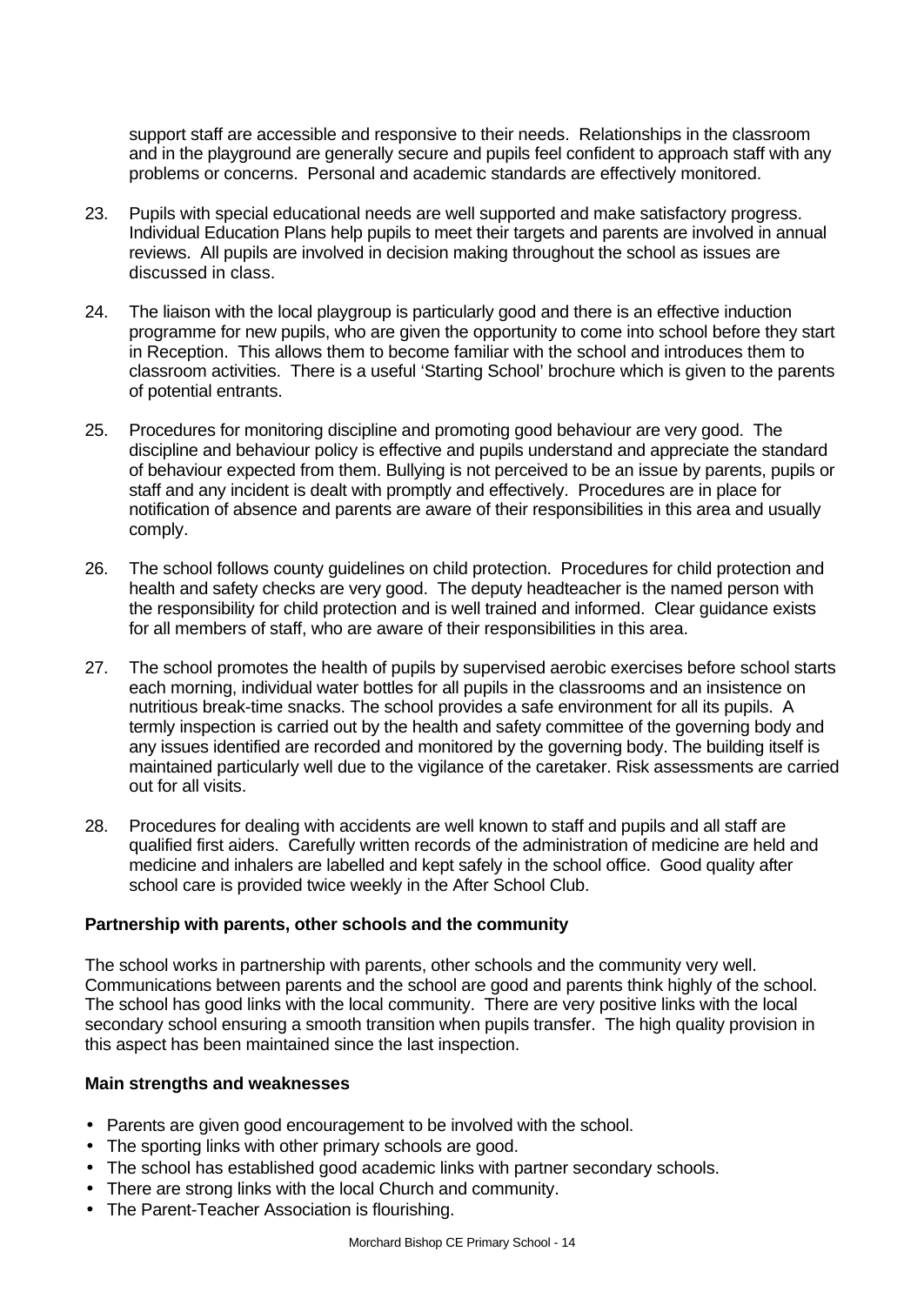• Procedures to ensure satisfaction and deal with complaints or concerns are very good.

- 29. Parents are enthusiastic about being involved in their children's education. They are welcomed into school and a significant number of parents help in lessons. Homework notebooks are a helpful means of communication between parents and teacher.
- 30. Parents receive very good quality information on the school through regular newsletters, the annual report to parents and the prospectus. Pupils' annual reports give detailed information on progress and attainment and targets are clearly set for improvement. Parents also receive information on topics to be covered in the classroom and open evenings and curriculum evenings take place. There is one formal consultation evening each year and an opportunity to discuss pupils' annual reports is offered at the end of the summer term. Members of staff encourage parents to raise issues and concerns informally at any time. This ensures that parents of pupils from any group, such as those with special educational needs, feel confident that the school supports their child. Any issue is dealt with quickly and effectively. There is a weekly 'drop-in' after school for parents to look at their children's work and talk informally to the teachers.
- 31. There is a strong Parent and Teacher Association, which organises regular social and fundraising activities. Money raised has been used to help in the refurbishment of the school library, to give support for the Expressive Arts initiative and to provide other items of equipment which have greatly enhanced the educational facilities of the school. Pupils are encouraged to think of those less fortunate than themselves; charity collections have been donated to the British Heart Foundation, Leprosy Mission, Tearfund, Comic Relief, Send a Cow and the Poppy Appeal and the school sends used postage stamps to charity. The pupils themselves organise the sale of raw carrots at break-time during Lent, for which pupils pay 5p. The proceeds are sent to the Leprosy Mission and last year's gift totalled over £50.
- 32. The school has useful links with various secondary schools, particularly Chulmleigh Community College, to which most pupils transfer. Selected pupils are invited to Chulmleigh for 'Gifted and Talented' days to work alongside similar students. The school is part of the Academic Council of primary schools in the area and there are many joint events held with the other nine schools in the cluster, especially sporting fixtures.
- 33. The school maintains its links with the local community by playing the hand bells at church events and holding the carol service and other special events in the local church. The pupils sing carols to residents of the nearby residential home and the school is used for meetings and other activities regularly by the local community. The school has developed good community links which enable a greater understanding of society and promote good citizenship. The community is invited to all major events organised by both the Parent and Teacher Association and the school. Pupils entertain the elderly by playing board games with them and with hand bell ringing at Christmas.
- 34. Business links are fostered by the Citizenship programme and the Mini-Enterprise scheme. For the latter, the older pupils devise a product to sell, seek help from local business and finance experts, hold a budget to purchase the raw materials and at the end of the term in which this all takes place, hold a big sale of the products in the school hall.
- 35. The school organises several out-of-school clubs. The pupils are very enthusiastic and the clubs range from netball and football to the school band. The range of clubs available is a tribute to the commitment of the staff in such a small school.
- 36. The school is very much an integral part of the local community and, in addition to being used by local organisations, offers a photocopying service for local residents. This is a useful facility and much appreciated by local people.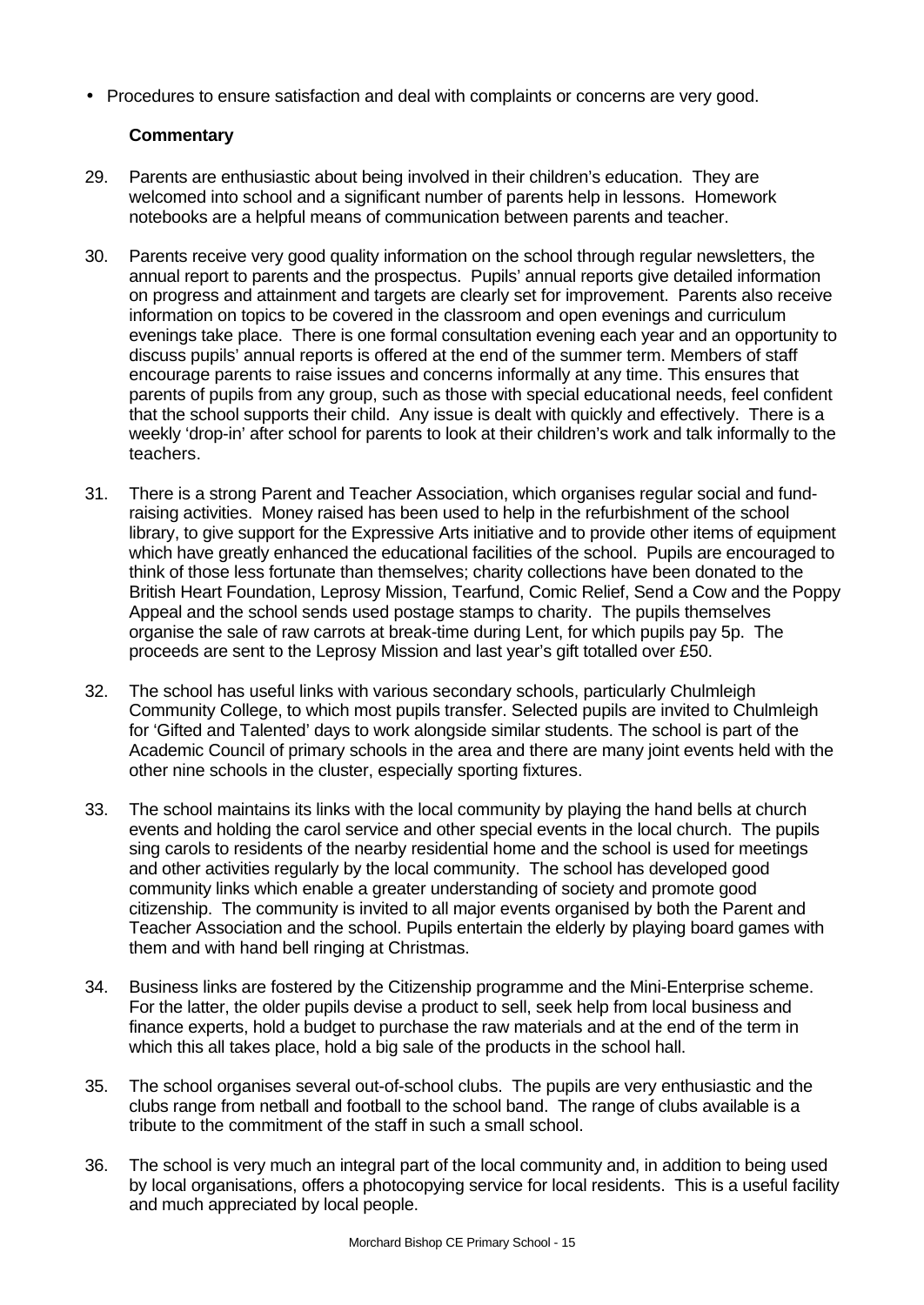# **LEADERSHIP AND MANAGEMENT**

The leadership and management of the school are good. The headteacher has a very clear vision for the quality of education for the children and a determination to succeed.

## **Main strengths and weaknesses**

- The headteacher and staff have given positive and successful leadership to improve the school's effectiveness since the last inspection.
- The leadership of special educational needs is good.
- The school is managed well to provide the pupils with good opportunities for learning.

- 37. The school has made good improvement in effectiveness since the last inspection because the headteacher has given very clear leadership, supported well by the governors and all staff. All the issues for improvement identified then have been addressed well. Provision for ICT has improved, teaching is more effective and standards have improved as a result. Arrangements for homework have been reviewed and shared with parents. The school has provided a safe enclosed area for children in the Foundation Stage, although it is not yet an attractive area for them. In addition, the school has taken several initiatives to make further improvements and to help raise standards. For example, there is a strong partnership with local schools through which relevant training and guidance is provided. The school has also built a beautifully designed library to house books for junior aged pupils, which acts as a strong attraction for them. The school has a very good climate for learning that includes all pupils very well and ensures that all groups of pupils are treated equally with consideration and high expectations for their development.
- 38. The headteacher has established good and comprehensive monitoring procedures, reflecting her good management skills. The subject leaders check lesson planning and carry out an analysis of pupils' work, although there are few opportunities for them to observe lessons. Performance management is fully established and includes lesson observations by the headteacher and deputy, with helpful feedback on strengths and areas to improve. The management of the recruitment and retention of staff is good, and encourages strong relationships and support amongst them. Members of the governing body also make regular focused visits which provide valuable information to support their decisions. The headteacher has established good assessment procedures that are used effectively in planning and teaching. She uses the information to track pupils' progress closely and to agree challenging school performance targets. A marking policy has been approved and is helping pupils to present their work better, although the quality of comment varies in its effectiveness in helping pupils to understand how to improve.
- 39. The co-ordinator for special educational needs provides good leadership and management. He carries out a careful analysis of pupils' learning difficulties and has a good insight into their needs. The support assistants are managed well and their support is targeted carefully to children's identified needs. Pupils with a Statement of Special Educational Needs receive very perceptive support so that they make good progress. There is a good relationship with external agencies.
- 40. Members of the governing body are very committed to the successful running of the school. They give good strategic direction that is well informed through formal visits as well as a wide variety of other contacts. For example, the Chairman takes a school assembly regularly and other governors and parents help in school. Their visits help to inform the school's forward planning, which are encompassed in the well-designed school improvement plan. The governors take good account of the principles of obtaining best value in their financial decisions. The governors and headteacher work closely together to monitor the effects of their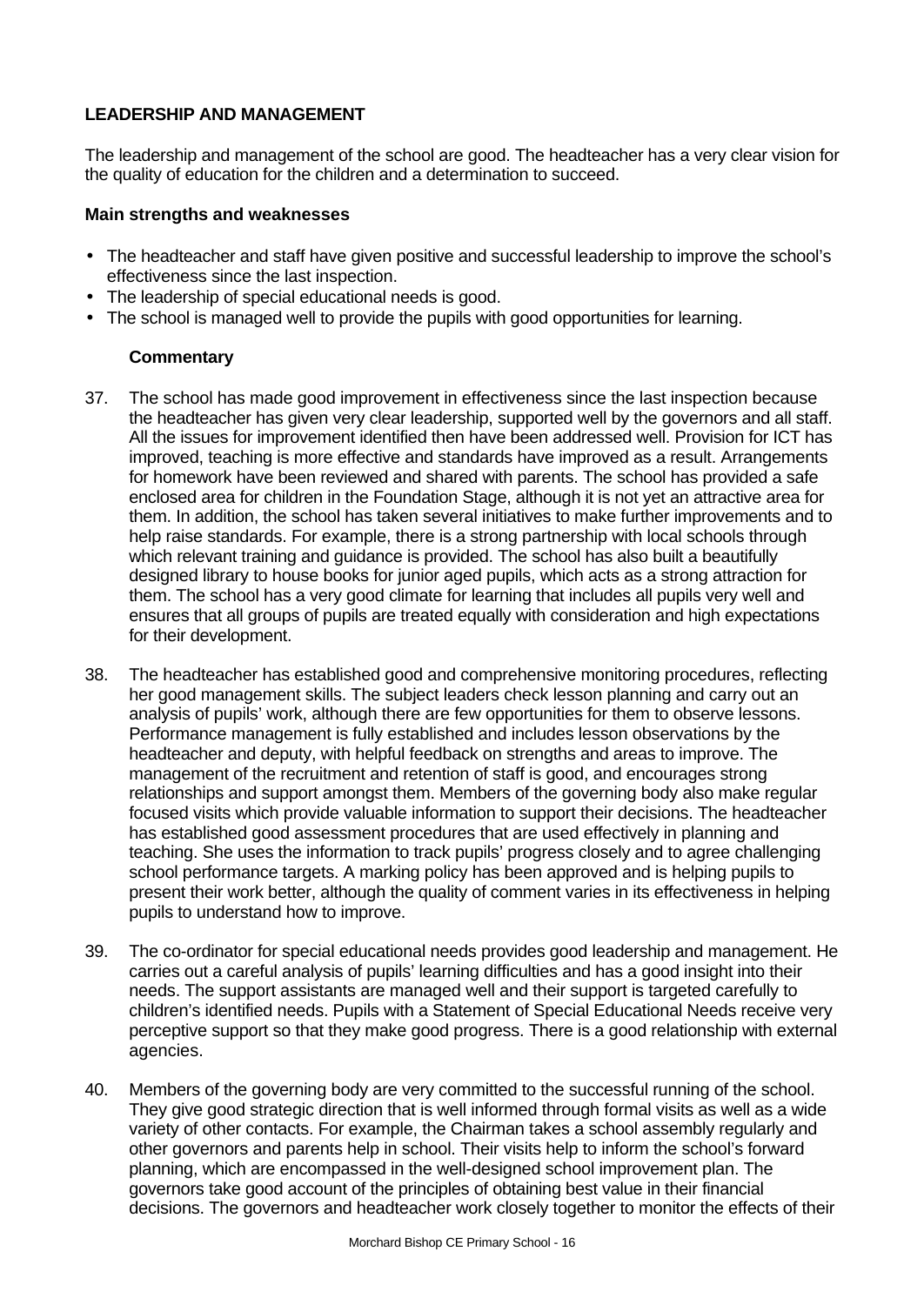financial decisions, having improved provision and standards in mind. The carry-forward figure is bigger than usual because the school was holding funds in reserve to pay for committed expenditure. The school office runs smoothly and all routines are carried out efficiently.

## **Financial information**

#### *Financial information for the year April 2002 to March 2003.*

| Income and expenditure $(E)$ |         |  | Balances (£)                     |
|------------------------------|---------|--|----------------------------------|
| Total income                 | 354 254 |  | Balance from previous year       |
| Total expenditure            | 322 884 |  | Balance carried forward to the r |
| Expenditure per pupil        | 2 5 0 3 |  |                                  |

| Income and expenditure $(E)$ |         | Balances (£)                        |        |
|------------------------------|---------|-------------------------------------|--------|
| Total income                 | 354 254 | Balance from previous year          | 36 344 |
| Total expenditure            | 322 884 | Balance carried forward to the next | 31 370 |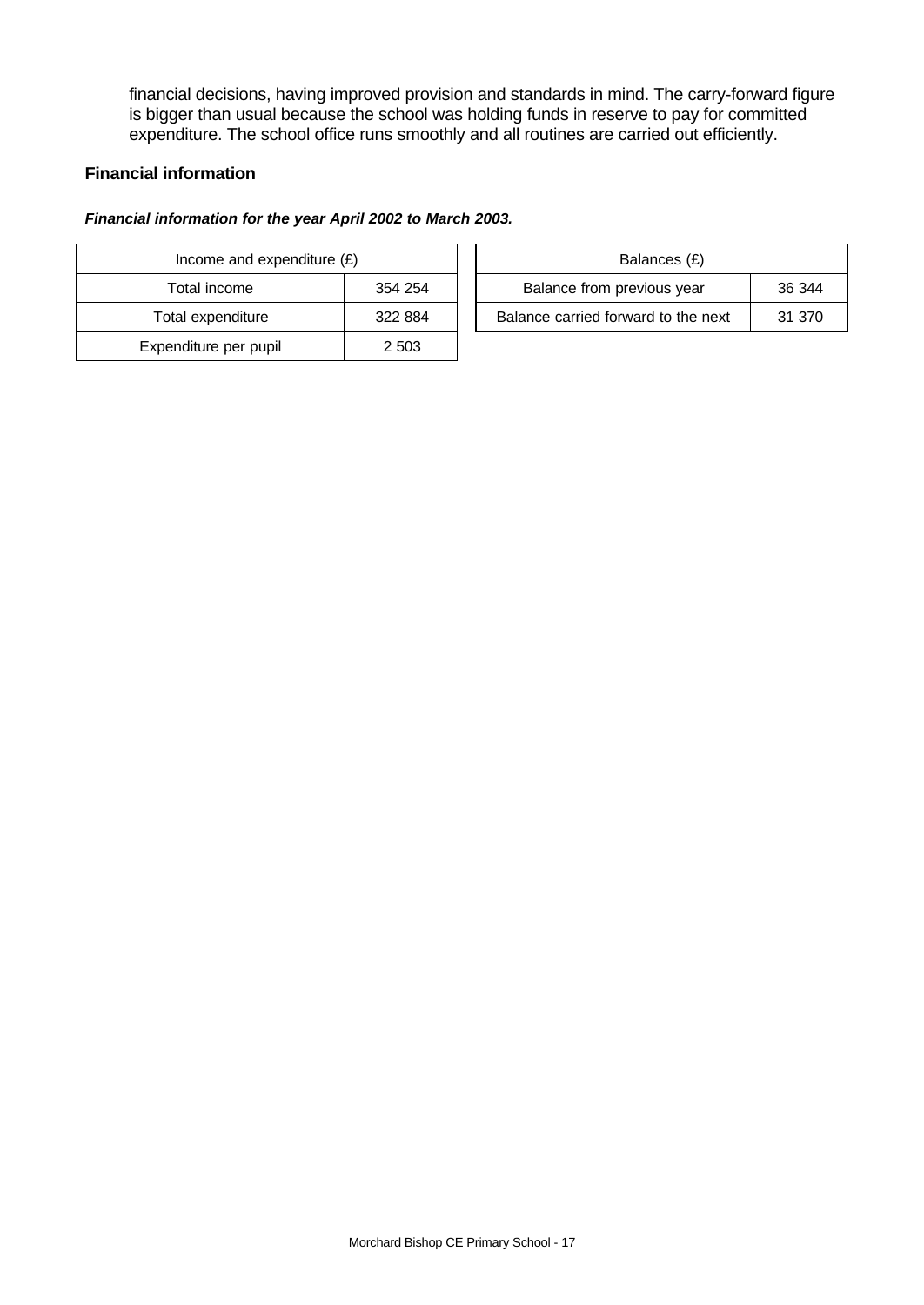# **PART C: THE QUALITY OF EDUCATION IN AREAS OF LEARNING, SUBJECTS AND COURSES**

# **AREAS OF LEARNING IN THE FOUNDATION STAGE**

- 41. Provision for the Foundation Stage is satisfactory overall, indicating that the position at the time of the last inspection is maintained. The quality of teaching is good overall, however, because teachers have lively and thoughtful discussions with the children that challenge them to think and respond. Children are admitted to Reception in the September or January when they are to be five years old. There is quite a wide range of attainment amongst the children as they first enter school, some having more limited communication and language skills or knowledge of the world. A few children are on course to exceed the goals children are expected to reach by the end of Reception, but overall their attainment is broadly average. The children achieve satisfactorily, whereas the previous inspection reported that progress was good. There are good assessment procedures which help to track the children's progress and to inform further planning and activities.
- 42. Children are helped to settle quickly into the mixed Reception and Year 1 class by the warm and welcoming relationships with the class teachers. The good working relationships between all adults and with the children support their learning well. The quality of teaching is good, with lively presentations and discussions that encourage the children to contribute. They give good attention to the children's personal development by providing carefully structured activities and including all children well. The provision forms a good basis for further learning as children begin to address the more formal curriculum experienced in Year 1. Provision for children with special educational needs is good. The leadership of the Foundation Stage is good. The management is satisfactory because the overall management of the day is currently giving more emphasis to the curriculum for the Year 1 pupils in literacy and numeracy, which has the effect of limiting choice for the Reception aged children. There is an adequate safe outside play area for the children, but this is not very welcoming and the children's access to it tends to be limited to certain times of the day.

# **PERSONAL, SOCIAL AND EMOTIONAL DEVELOPMENT**

Provision in personal, social and emotional development is **satisfactory.**

## **Main strengths and weaknesses**

- Teachers and other adults have warm and responsive relationships with the children that encourage them to become confident.
- Teachers encourage the older children to work and play with younger ones at appropriate times so that good relationships are formed.
- Children take a good interest in activities.

- 43. The teachers are very encouraging and responsive to the children, which helps them to learn within a lively and busy environment. There are many helpful routines where children are helped to take turns and to learn to share. While playing musical instruments in the hall, for example, the children waited patiently to receive theirs and took some delight as they all moved round together to have to new one. The children mostly play constructively together, with the car track or in making a puppet theatre, for example.
- 44. Children know that sitting quietly is expected during registration. Most children answer audibly to their name. They are familiar with several helpful routines, such as putting a peg on the number line for the number in the class that day or following the line of children's photographs to see who is the day's helper. They like to talk about the weather and date that day. Most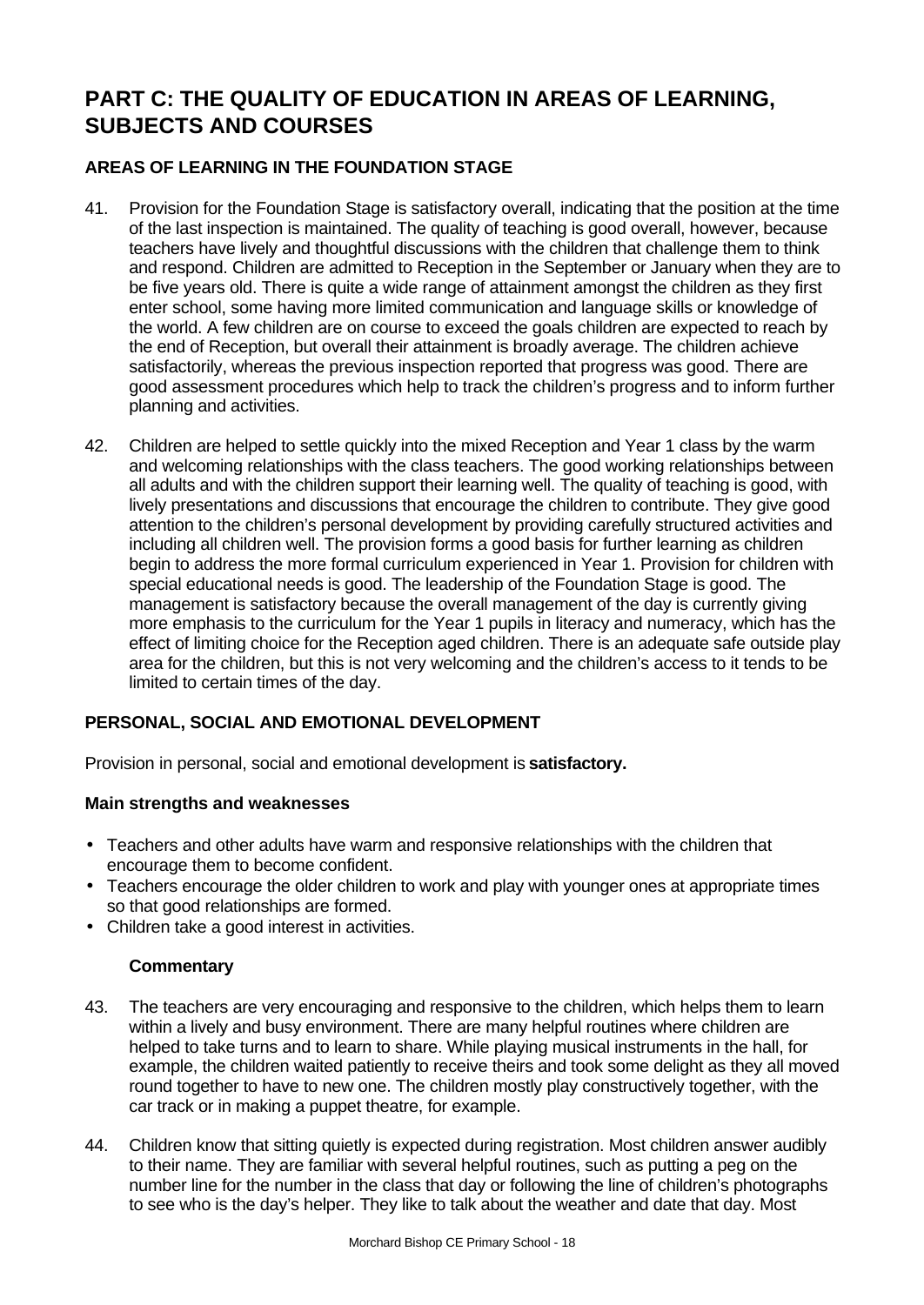children have learnt to cooperate with others during activities, although a few are self-centred in their behaviour and find co-operation difficult. Children with learning difficulties are given sensitive support so that they take a full part in activities. The children are beginning to understand the need to clear materials away tidily.

45. During many activities, good teaching and support are matched well to the children's learning needs, such as in enabling the children to make their own puppet. During the more formal sessions of literacy and numeracy, however, the youngest children are expected to be seated for too long. There are also limited opportunities for them to make choices as to what they would like to do, including access to the outside. This aspect of the organisation tends to limit the way children can begin to take some responsibility for their learning and interests. Most children are likely to meet the expectation for this aspect and standards are average. The quality of teaching is satisfactory overall for this area, although the teachers and other adults make good provision for the children's care and welfare.

# **COMMUNICATION, LANGUAGE AND LITERACY**

Provision in communication, language and literacy is **good overall.**

## **Main strengths and weaknesses**

- The teachers provide good opportunities for children to develop their communication and language skills through sharing books.
- There are many occasions through the day when adults emphasise good language.
- The formal class literacy sessions are not fully suited to the needs of the youngest children.

- 46. The teachers give a good emphasis to developing a love of books and stories. During one literacy session, for example, the teacher brought out the rhyming nature of many words and phrases. While the older children read along with the teacher as she modelled reading the book with good expression, Reception children followed, recognising a few words and letters. In this way, the children are brought to understand how print conveys meaning and how to handle books.
- 47. The older Reception children recognise and know the sounds for most of the letters of the alphabet, while children in the recent intake recognise a few. Teachers and other adults provide good encouragement, praising success and reinforcing the sounds of letters where children are less confident. The teachers promote learning well with good attention to early phonics and letter formation, as well as enjoyment of poems and stories so that children achieve well during focused activities. The teachers use questions well to develop pupils' speaking and listening skills.
- 48. The teachers generally provide shorter tasks, with a clear learning focus, for the Reception children alongside those in Year 1. These allow for their shorter concentration spans, after which children may choose from a suitable selection of other activities. Children have good opportunities to develop their writing, although a free-choice writing area is not generally provided. Special educational needs support is good and meets their learning needs. At present, the teachers find managing the varied activities difficult because of the perceived requirements for the older children in Year 1 and because they require longer with a quiet atmosphere to complete their language tasks.
- 49. Teachers give a good emphasis to language during activities throughout the day so that children generally have good learning experience. This was noted, for example, in the discussion about what materials may be suitable for wrapping a parcel. Children have opportunities for imaginative play, such as buying goods at an electrical store, and at these times language is encouraged well and children talk freely together. Children have regular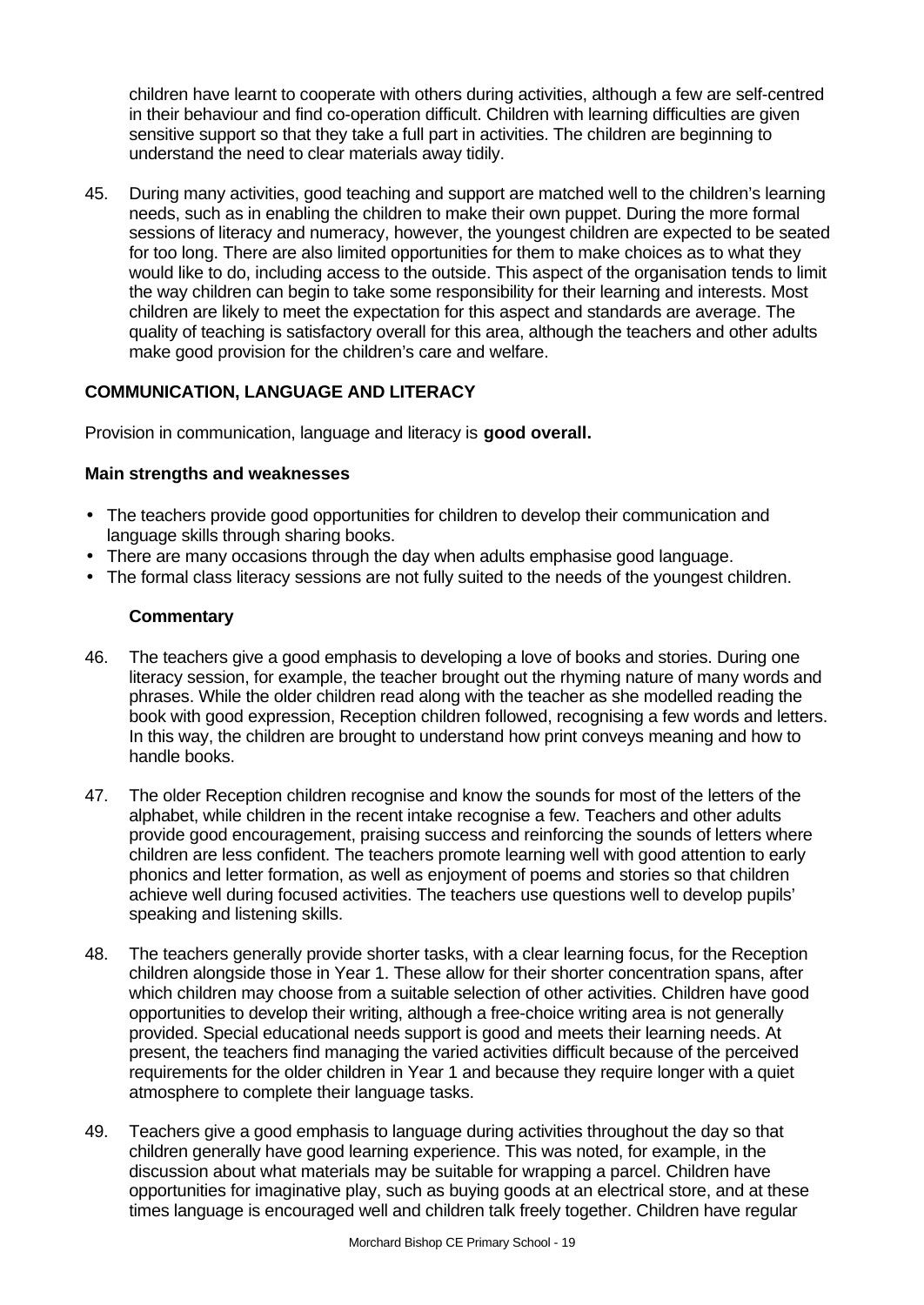access to a computer, where many early language skills are emphasised. They take a good interest in books and have good attitudes towards reading and stories. Children choose to read a book together at times, and handle the books carefully with developing understanding of print. Most children are likely to meet the expectation for this aspect and standards are average. A few higher attaining children are on course to exceed the expectation. The quality of teaching is good overall for this area, providing a good emphasis and range to language throughout the day. However, the class management for the formal sessions tends to be focused more on the stages of learning of the Year 1 pupils, so that Reception children are sometimes seated too long on the carpet for introductory sessions and choice is limited.

# **MATHEMATICAL DEVELOPMENT**

Provision in mathematical development is **good overall.**

## **Main strengths and weaknesses**

- There is a good emphasis on building skills and understanding through active learning.
- Many activities through the day contribute well to the development of children's mathematical ideas.
- Some of the formal numeracy sessions for the whole class are rather long for the youngest Reception children.

- 50. The teachers bring out many interesting and relevant mathematical ideas within activities throughout the day. They have warm and encouraging relationships with the children so that they are keen to take part and share ideas. The early morning routines give a good emphasis to counting and number recognition during registration and sorting out choices for dinners. In this way, children are helped to become familiar with the days of the week and a few know which day follows Monday, for example. Planned activities such as testing materials for properties such as whether they are waterproof give pupils the opportunity to put objects in order and to make comparisons. Children's spatial as well as imaginative ideas were required when making puppets and a puppet theatre so that the proportions were right. Free choice activities, such as buying electrical cable in the shop or making a car track, involve children naturally in everyday interactions and the use of number and space. The children demonstrate satisfactory skills in counting numbers to ten and in fitting construction materials together to a suitable shape. They have good experience of quantity and capacity through sand and water play, filling large vessels with small scoops of sand to build the idea of informal units of measure.
- 51. During the more formal mathematics sessions the teachers provide carefully structured activities such as counting one more or one less. Most children count correctly to five or six, and know one more or one less than a number, such as 5 or 8, although they are less confident in counting back. Most children have the understanding to put a sequence of pictures into order, such as the steps in cutting up a melon. The opportunity for the Reception children to take part in discussion aimed at the Year 1 children provides some stimulation to their counting and other skills, helping them to become familiar with numbers to 25, for example, when other children count on and back. However, while the Reception children enjoy taking part in the activities, the introductory sessions are generally too long to have all the children together. A suitable range of activities is planned following these sessions which provide reinforcement as well as some free choice. The quality of teaching is good overall and most children are on course to reach the expectation. However, the management of the introductory sessions requires review to ensure there is always a suitable balance of time for the Reception children.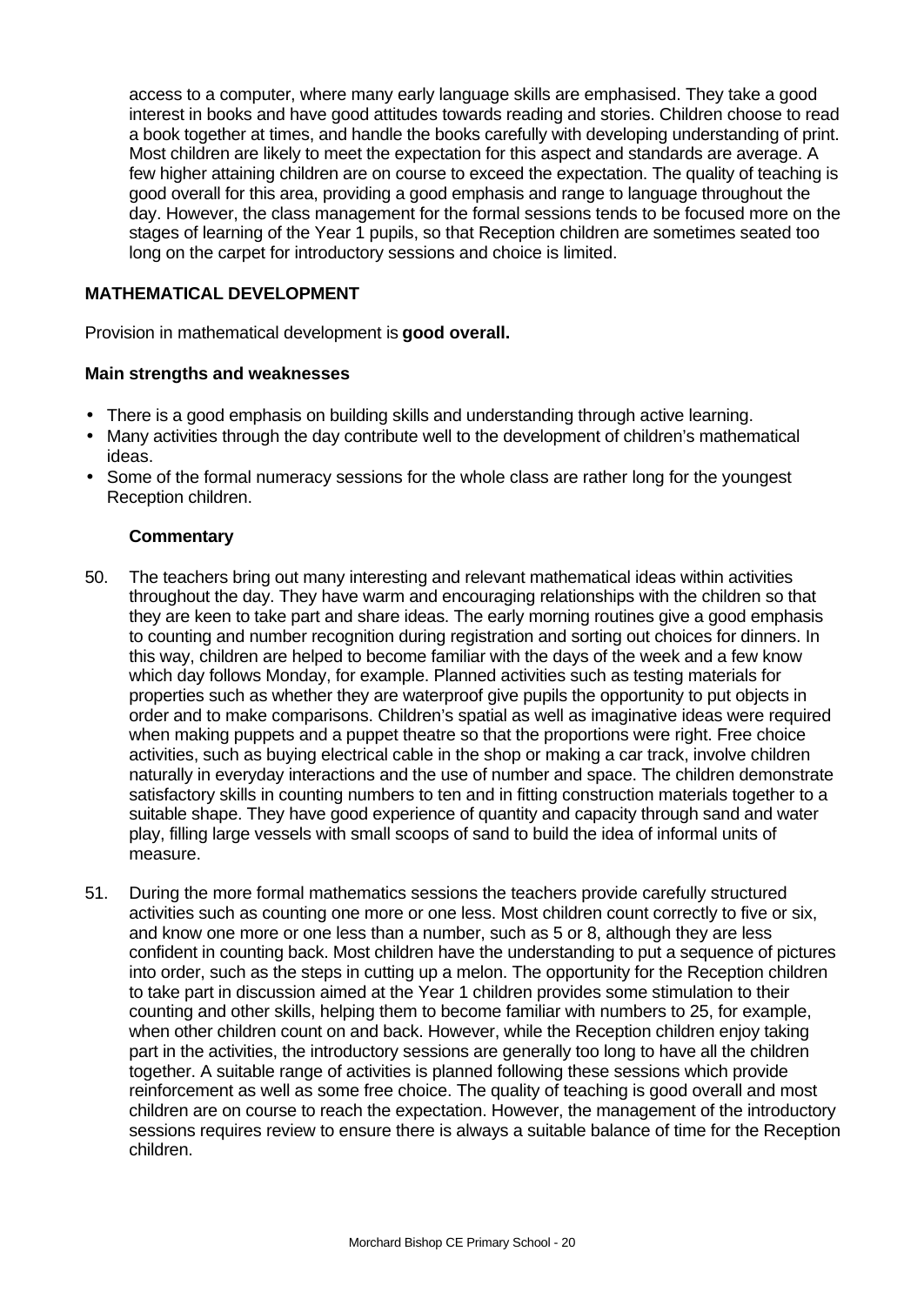# **KNOWLEDGE AND UNDERSTANDING OF THE WORLD**

Provision in knowledge and understanding of the world is **good.**

#### **Main strengths and weaknesses**

- Activities are chosen well to extend children's knowledge of materials and how things work.
- The quality of teaching and learning is good.

## **Commentary**

- 52. Children enter Reception with great variation in their previous experiences related to their knowledge and understanding of the world. The good provision provides a good balance between carefully planned activities and opportunities for children to explore their own ideas. In preparation for a good practical activity, the class teacher led a discussion about what would be helpful about a material to be used for wrapping a parcel, or making an umbrella. She brought out well how the use of the material determined what it should be like. As a result, pupils demonstrated a good early understanding of the need to use properties such as how it cuts or may be folded, for example. Pupils demonstrated an early understanding of making comparisons and testing the materials by cutting, folding and drawing on four chosen pieces. There was more enthusiasm than controlled experimentation, but most pupils explained their own reasoning as to why one material folded more easily than another. They demonstrated satisfactory recording skills by sticking samples of material in their chosen order.
- 53. The teachers' good choices of activities that are planned over the week give a generally rich and varied range of relevant experiences. Pupils enjoy access to computers which have a developing range of suitable programs so that they understand how to enter commands and respond to visual instructions. There are construction materials and opportunities to explore the properties of sand and water so that pupils know that dry sand behaves differently to wet sand, and that materials may be joined in a variety of ways. There is a very good emphasis on developing children's imaginative and creative faculties, with many worthwhile opportunities to make their own models and creations. In this way, most pupils demonstrate an understanding that is likely to match the expectations for this area of experience by the end of Reception. The planning is good, with full attention to young children's learning needs, and results in a good quality of teaching and learning.

## **PHYSICAL DEVELOPMENT**

Provision in physical development is **satisfactory.**

#### **Main strengths and weaknesses**

- There are many good opportunities indoors for children to learn how to control their handling of equipment.
- The arrangements for children to have easy access to the outside play area are limited.

## **Commentary**

54. The teachers plan for a good range of activities indoors that promote children's physical development. The quality of teaching is satisfactory and pupils are on course to reach the expectation in this area. Sand play enables children to learn how to control scooping, pouring and shaping the sand. A reasonable range of construction equipment provides children with opportunities to fit ready-shaped pieces in a variety of ways. Musical activities give very good opportunities for children to learn to control how they make a pleasant sound, and several children learnt to bounce their stick lightly on a chime bar, for example. Children persevered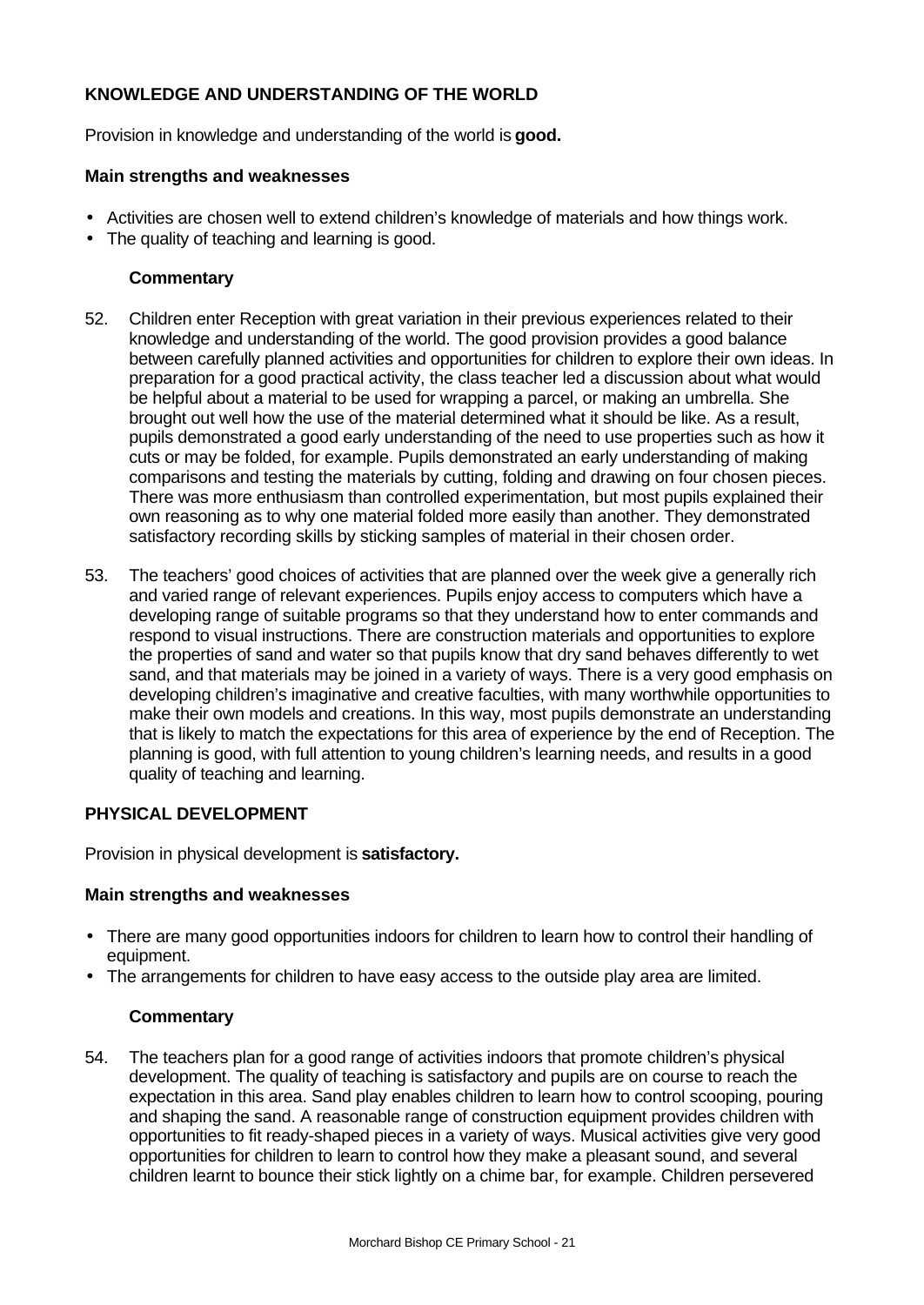well in cutting material to shape and in joining pieces during their creative work. Overall the children demonstrate satisfactory skill and control, adapting their handling of soft, flexible or shaped materials accordingly.

55. The school grounds are extensive and provide good opportunities during planned activities for children to develop their physical skills, such as running, jumping and skipping. There is a trim trail where children may develop the specific skills of balance and co-ordination required. There is a large grassed field for children to experience activity on different surfaces. Children's access to the outside during the normal course of the day is limited, however, partly because the school is still in negotiation for approval to erect a covered canopy that is acceptable for the design of the listed building and partly through the way teacher-led activities are planned. There is an adequate outside play area with a few items of large equipment and wheeled toys. There is evidence that these are fully available during the warmer months and that teachers make the outside area more attractive then, but this is an area to review.

# **CREATIVE DEVELOPMENT**

Provision in creative development is **good**.

#### **Main strengths and weaknesses**

- Teachers provide a wide range of varied activities, with good purpose.
- Children take part enthusiastically during activities, showing many good, creative ideas.

#### **Commentary**

56. Teachers make good provision for children's creative development with many interesting and worthwhile activities to extend their experiences. As a result, children make good progress and they are on course to exceed the expectation for this area. In a well-planned and imaginative activity children had good opportunities to weave strips of various materials into a simple frame. With experience most children produced a design with some flair, using the effects of contrasting materials well. In a further good activity, children cut material out to make puppets while others used everyday materials to make attractive puppet theatres. Examples of children's previous work include prints using a variety of shapes to form designs and paintings. The quality of teaching is good for this area and children achieve well because there is good purpose for the activities so that children are motivated. Planning indicates a good range of activities for this aspect and teachers give it a high priority for children's development.

## **SUBJECTS IN KEY STAGES 1 and 2**

## **ENGLISH**

Provision in English is **satisfactory.**

#### **Main strengths and weaknesses**

- Identification of writing as an area for development is raising standards.
- Pupils' work in literacy makes a good contribution to their spiritual and social development.
- The improved library provision has encouraged pupils to read more frequently.
- Pupils need more consistent guidance about how to improve their standards by comments in marking and individual target setting.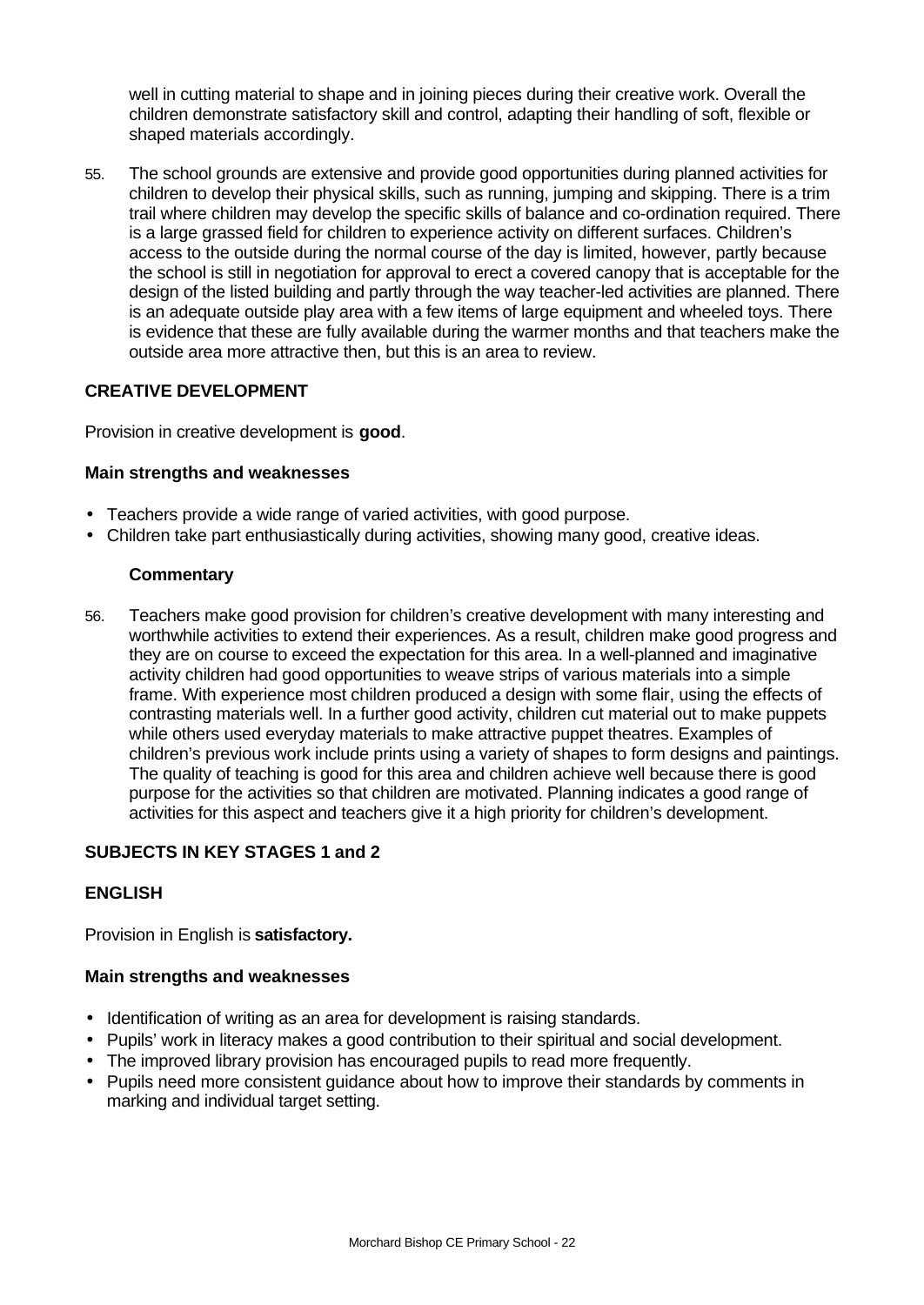- 57. There has been some fluctuation in results over recent years and the small numbers in the year groups mean that apparent trends have to be treated with caution. During the inspection the standards seen in Years 2 and 6 matched the national expectation. This means that the current Year 6 have achieved well since they were in Year 2 when their standards were below average. There has been satisfactory improvement since the last inspection.
- 58. It is evident from both lessons and written work that teaching is good. Pupils concentrate well and work hard in most lessons. Teachers use questions well to develop pupils' skills in speaking and lessons have a good balance between direct teaching and pupils practising what they have learned through written work. There are attractive displays to celebrate pupils' work in classrooms and other areas of the school. Many of these are word-processed and information and communication technology is regularly used in the subject. The school gives effective support to pupils with special educational needs. A good lesson for a Year 1 and 2 class made a very good contribution to the spiritual development of pupils in the sensitive way the teacher dealt with the death of one of the animal characters in the story. The discussion that followed made good use of dramatic techniques to encourage pupils to express themselves orally. As a result of the good development of speaking and listening skills, pupils talk confidently to visitors and can explain their work in other subjects clearly. Similarly, in a good lesson in Year 6 on persuasive writing, the teacher maintained a lively pace and insisted on high standards in all areas, including presentation. All pupils - including the higher achievers- were suitably challenged. Pupils worked productively, and turned out work that they were proud of. Some teachers give useful advice in their marking that helps pupils improve their work, and pupils are given individual targets to guide their progress. However, this good practice is not consistent.
- 59. Teachers encourage pupils to read both fiction and non-fiction and this helps them to develop an interest in reading. Teachers are aware that not all pupils find it easy to work out what might happen next in a story, so they are spending time in lessons developing this skill. Most younger pupils use their knowledge of letter combinations and recognition of simple words to help them read. They have a reading diary that makes a good link with home. Pupils in Year 6 read competently, although less fluently than pupils in similar schools. Their attainment in reading is at the national average. Pupils are developing preferences for the work of different authors. Dick King Smith, Jacqueline Wilson and Roald Dahl are firm favourites. The school teaches library skills effectively and pupils know how to find books and information by using alphabetical order. The library is centrally situated and is an attractive and welcoming room. There are plenty of books and they are well suited to the needs of the pupils. The use of information and communication technology has also improved since the last inspection and pupils regularly use the Internet and CD-ROMs to find information. Leadership and management are satisfactory, although the subject leader needs more involvement in on-going assessments.
- 60. The written work covers all the areas required by the National Curriculum. Pupils are encouraged to be imaginative in their use of language and pupils in Year 4 produced some striking images in their poems, for example 'the rabbit in the summery breeze with its brown fluffy hair'. In the 'Witches' Spells', written after a Year 6 visit to the theatre at Barnstaple to see a production of Macbeth there were imaginative phrases such as 'Pupil of the eye of sheep, Leg of frog to make sparks leap ', Much of the work in this display was wordprocessed.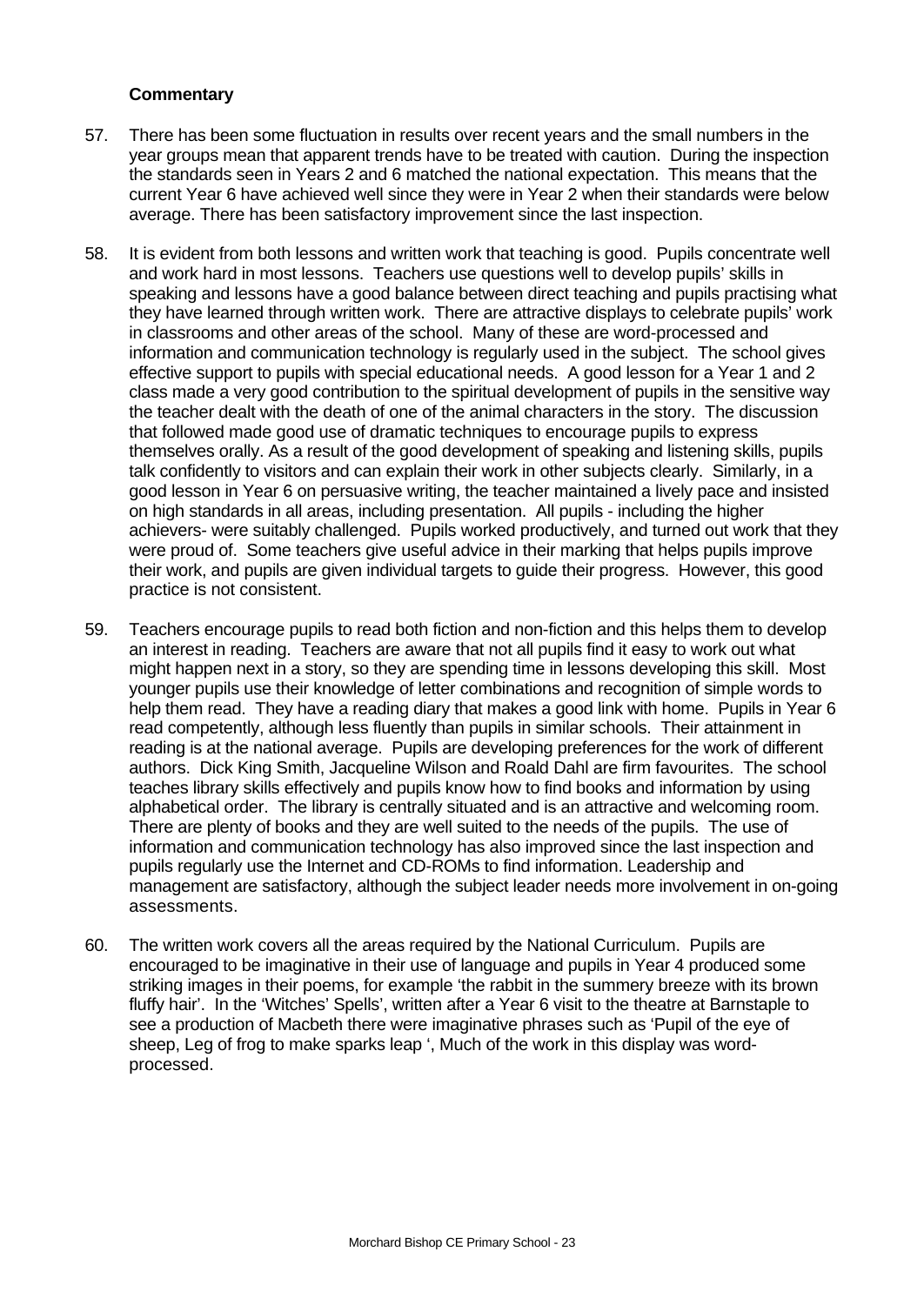## **Language and literacy across the curriculum**

61. The school has focused on pupils developing their literacy skills in all subjects. This has resulted in pupils writing extended pieces in history and religious education, instructions in design and technology and science and note taking in geography. They recognise that there are other areas that can be developed and are building on the success that they have already achieved.

#### **MATHEMATICS**

Provision in mathematics is **good.**

#### **Main strengths and weaknesses**

- Standards have improved since the last inspection.
- Pupils achieve well because of the good teaching and learning.
- There is a strong focus placed on developing pupils' numeracy skills.
- The problem solving skills of the pupils are being developed well.
- Marking does not always give pointers for improvement.

- 62. In 2003 national tests pupils in Year 2 attained standards below the national average. Pupils in Year 6 on the other hand reached standards well above this, showing good improvement since the last inspection. With small and fluctuating numbers in these year groups, statistics must be treated with caution. During the inspection standards seen in Year 2 were in line with those expected nationally and in Year 6 were above these. Pupils with special educational needs, well supported by teachers and support staff, achieve as well as their classmates. Pupils achieve well in mathematics as a result of good teaching and well-planned activities.
- 63. Since the last inspection the school has worked hard to raise standards in mathematics. Most pupils enter the school with average mathematical understanding and by Year 2 are working within the expected range for their age, developing a knowledge and understanding of place value and recalling addition and number facts to at least 10. They are taught to recognise number patterns and use different strategies to solve number problems. As pupils move up the school the speed and range of mental calculations increases. Year 4 pupils name regular 2D shapes and recognise their symmetrical properties. In Year 6, pupils are secure in their knowledge of metric and imperial units of length, use a variety of measuring devices, and convert confidently from one system to the other. Pupils often use information and communication technology as part of their work in numeracy, for example for spreadsheets and graphs.
- 64. In all the lessons seen during the inspection teaching was good and in two lessons was very good. Overall, the teaching of numeracy is good. Adoption of the National Numeracy Strategy as the basis for planning in the subject has made a significant contribution to the rise in standards. In the better lessons, the pace is brisk, teachers are secure in their grasp of the work, and all pupils are presented with appropriate challenge. Some marking contains comments that help pupils understand what they need to do to improve their work, but this is not always the case. Resources are sufficient for current needs. The deputy headteacher's strong leadership as subject co-ordinator has played a key part in subject improvement. He has analysed the results of national and other tests and identified problem solving as an area where pupils did less well. As a result of a focus on this, pupils have made better progress in this part of the syllabus. There is a good system of assessment, which charts the progress of groups and individuals. However, at the moment the system of setting targets for individual pupils is not fully developed. As a result, pupils are not always sure about what they should concentrate on to improve their standards.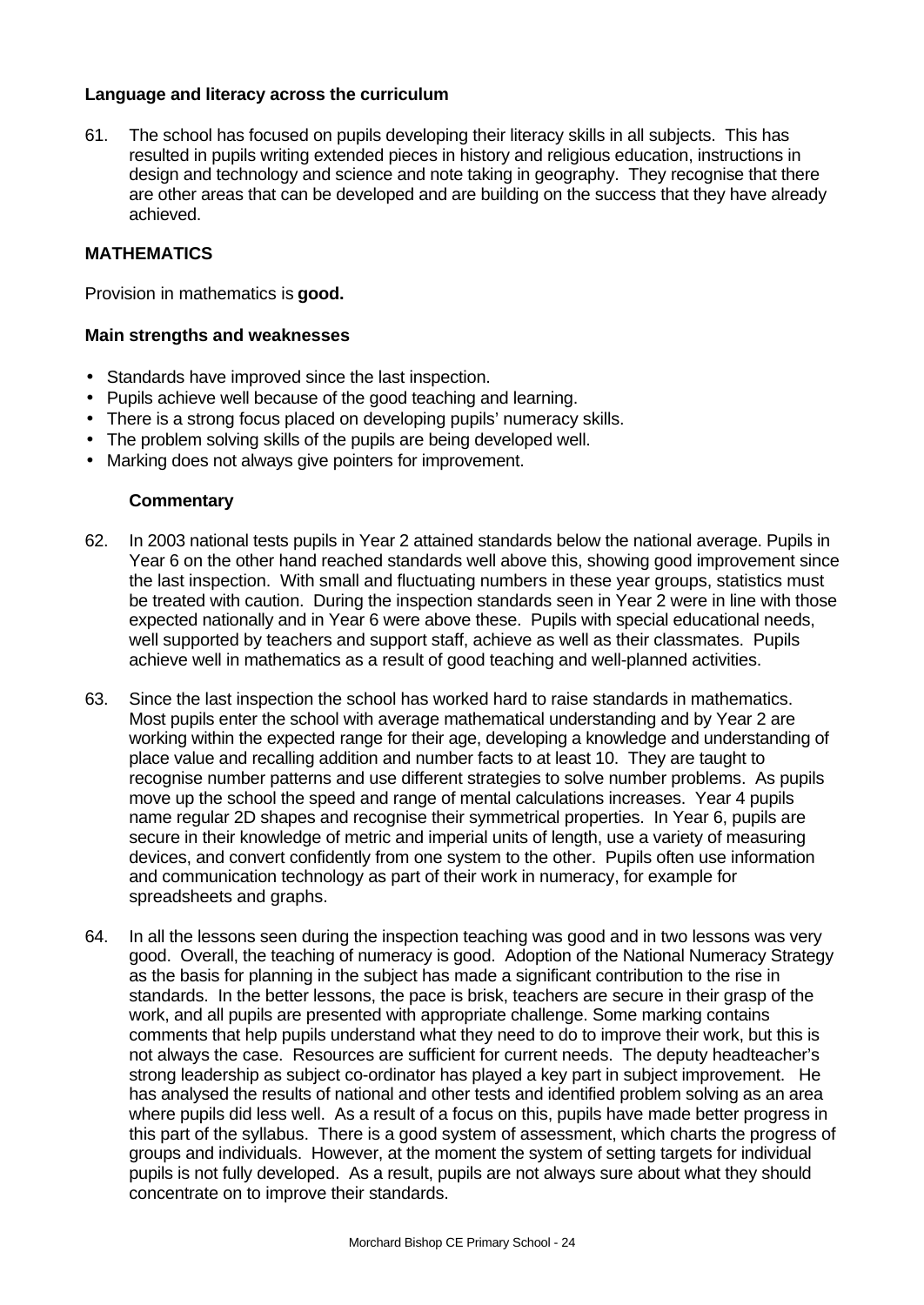## **Mathematics across the curriculum**

65. Pupils often use mathematics as part of their work in other subjects and consequently develop an appreciation of the practical uses of these skills. For example, they use graphs and tables to record data in geography and science or measure materials in design and technology. However, opportunities tend to occur coincidentally rather than as part of systematic planning.

## **SCIENCE**

Provision in science is **good.**

#### **Main strengths and weaknesses**

- Achievement in science is good.
- Standards by Year 6 are above average.
- Teaching and learning are good.
- There is a strong emphasis on first-hand practical investigation.

- 66. Standards by Year 6 and provision show good improvement since the last inspection. Children enter Reception with average attainment in their knowledge and understanding of the world around them, although several children show they have limited experience. The good experiences in Reception prepare them well to look closely at properties of materials and to set up simple experiments. Well planned lessons through the school provide a good context for pupils' investigations. In Year 1, for example, the teacher provided good motivation for an experiment by posing the problem of choosing the best material to wrap a parcel. Pupils tested four sheets of material by cutting, folding and testing for waterproof properties, showing average skill. The teacher gave quality time to each group in turn, so that they tested and observed how the properties varied and might be useful and pupils achieved well as a result. This work was extended for pupils in Year 2 where pupils demonstrated a developing knowledge of properties and how they may be useful. The teacher encouraged pupils to explain their observations, and they took considerable care and interest in making appropriate comparisons. There is a good emphasis on helping pupils to record their observations and to draw conclusions so that pupils are challenged to reason. Standards overall are broadly average by the end of Year 2 and their preparation for carrying out experiments is good.
- 67. Within Years 3 6 pupils also have good practical experience. In a lesson in Years 4 and 5, pupils made electrical circuits with varying numbers of batteries and bulbs. They demonstrated satisfactory understanding and skill in explaining the causes of different brightnesses of the bulbs. In a very well prepared and resourced lesson in Year 6, work on the circulatory system built well on earlier work on nutrition. The teacher's good subject knowledge and very good use of resources had a strong impact on pupils' learning and, as a result, their achievement was good. The opportunity to observe and draw real lambs' hearts had a strong impression on their learning. The higher-attaining pupils demonstrate good knowledge of the vessels of the heart and how the circulatory system works. There is some good use of ICT, for example in setting up the results of pupils' pulse rates on a graph with a suitable scale. Standards by the end of Year 6 are above average, demonstrating good achievement through the school.
- 68. Teaching and learning are good overall because the teachers provide good practical investigations. They have a skilled questioning style, based on their good subject knowledge, that prompts pupils to observe and reason. As a result, pupils achieve well. Most pupils enjoy science and work hard, displaying good attitudes and behaviour. A few pupils are inclined to be off task but usually the teachers' good behaviour strategies manage this well. The subject meets statutory requirements. The subject leader has implemented a good and effective assessment system, which is used to track pupils' progress. There are good monitoring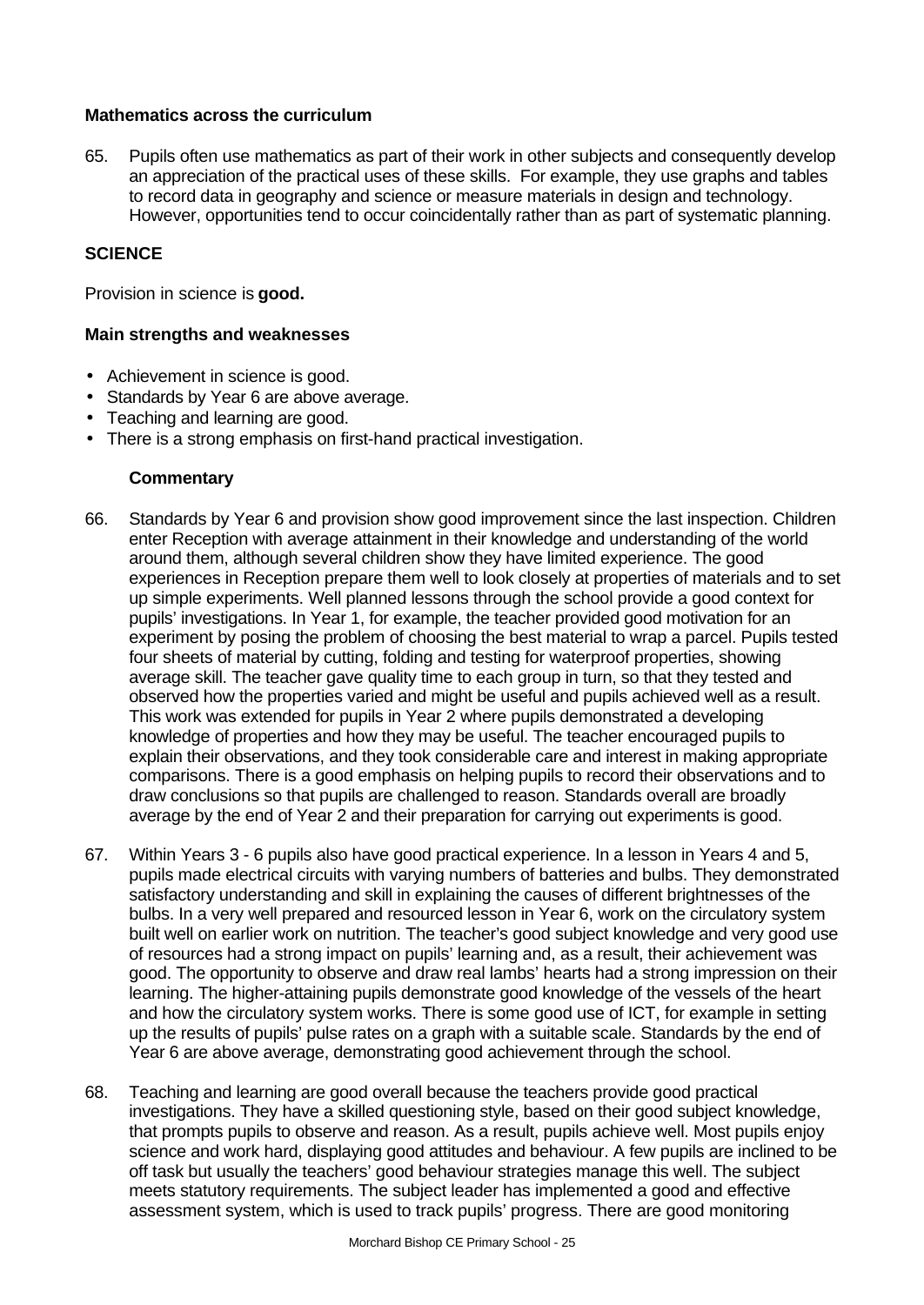procedures in place. The subject leader provides good leadership and management by promoting a good investigational approach through the school and managing the subject well.

# **INFORMATION AND COMMUNICATION TECHNOLOGY**

Provision in information and communication technology (ICT) is **satisfactory.**

#### **Main strengths and weaknesses**

- Standards have improved by Year 6 since the last inspection.
- The subject leader provides good direction and manages improvements well.
- Teaching and learning are good so that pupils achieve well in lessons.

- 69. Standards are average by Year 6, indicating good improvement since the last inspection. It was not possible to form a judgement on standards by Year 2, although from the limited evidence available it is likely that pupils will reach the expected standard. During a short introductory session for pupils in Year 2 on drawing pictures using a paint program, the teacher demonstrated good subject knowledge, kept easy control, explained the steps in a lively way and encouraged pupils to explain what they had learnt already.
- 70. In Years 3 and 4 pupils completed one questionnaire then wrote their own as suitable preparation for understanding a branching database. Prompted by careful questioning by the class teacher, most pupils understood the need to pose unambiguous questions. Some pupils entered a new item into an existing database on the computer and understood how to enter information to distinguish it from another with similar properties. In Years 4 and 5, the class teacher brought out well how patterns may repeat by showing examples of wrapping papers. The Year 5 pupils demonstrated an early understanding of how to make a search command when analysing data, such as '10 years'; or 'boys and 10 years'. Good teaching led to good achievement as pupils understood the advantages of computer sorting over the use of a set of card records. In Year 6 pupils demonstrated satisfactory skills in using ICT to search for information through the Internet. The teacher provided good motivation and challenge for the task by relating the search to literacy: to identify bias in text using reports about Guantanamo Bay. High-attaining pupils responded with high levels of interest. They have good understanding and skill, entering key words quickly and identifying likely sources. A few lowerattaining pupils took time to recognise where relevant information might be found and were uncertain about how to enter commands. Standards overall were broadly average. Achievement is satisfactory over time but is good in lessons because teachers challenge pupils well.
- 71. Standards and provision have improved since the last inspection. Teaching and learning are good overall. Pupils take a good interest in the activities and usually have good behaviour. Teachers are knowledgeable, provide worthwhile tasks and relate the use of ICT to other subjects so that pupils achieve well in lessons. The planned curriculum covers all the required topics, and pupils' previous work shows they have worked on aspects of control. Assessment procedures are satisfactory with a good arrangement to comment on pupils' ICT tasks in their Progress books. The subject leader provides good direction for development in the subject, for example by giving a lead in the use of the screen projector to enhance pupils' learning. The level of resources is satisfactory and teachers generally make good use of them, with a good impact on learning.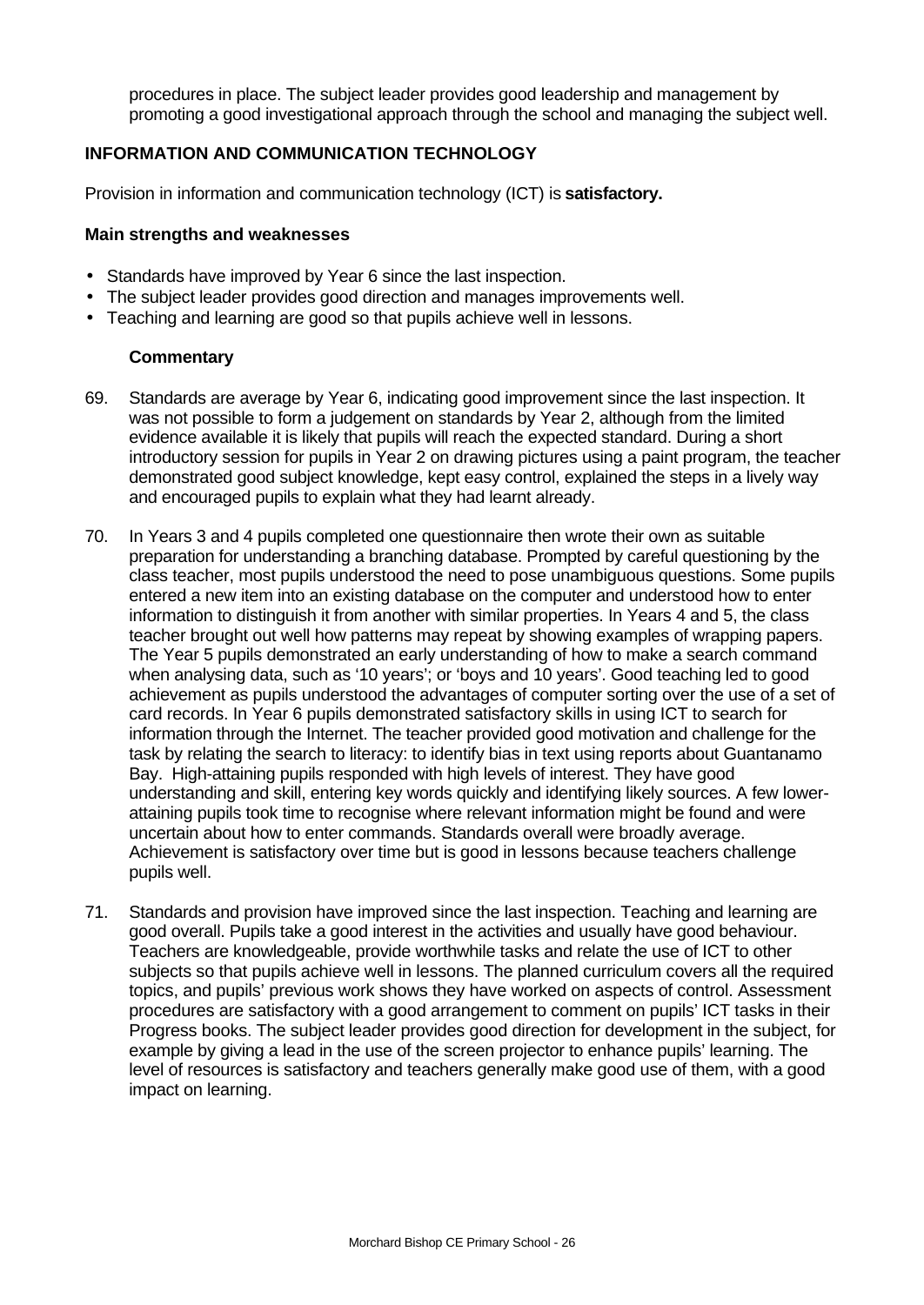# **Information and communication technology across the curriculum**

72. Teachers demonstrate a growing use of ICT to support learning in other subjects, although the potential is not yet fully exploited. The screen projector is used well for specific lessons to illustrate ideas or, as in a Year 6 science lesson, to demonstrate the pattern of pupils' pulse rates. Pupils search the Internet for historical information or sources of text as evidence of bias in writing. Other forms of ICT are used at times, such as videos and the overhead projector, and these make an effective contribution.

# **HUMANITIES**

73. During the inspection no history and only two geography lessons were seen. It is therefore not possible to form an overall judgement about provision in these subjects. Discussing work with pupils and looking at their books and displays indicate that the standards attained in Year 2 and Year 6 are broadly in line with those expected nationally. However, in history older pupils are rather muddled about the chronology of historical periods. In geography there is also some uncertainty about terms such as 'continent'. Pupils enjoy both subjects. The teaching of each subject covers the requirements of the National Curriculum effectively. The use of the local area enables pupils to become familiar with their environment through visits to habitats such as the river. Pupils often go into the local village to use it as a resource for work in history and geography. All classes go on visits outside the local area. These also enhance their knowledge of these subjects. There is a strong geographical focus in the residential trips for Years 5 and 6 that take place annually. The school uses national guidance. The co-ordinators manage their respective subjects effectively and have developed a straightforward system of assessment that enables teachers to see how well pupils have grasped each unit of the scheme of work. The use of the Internet and CD-ROMs for research has improved the information and communication technology skills of pupils. Pupils' written work in both subjects effectively develops their literacy skills.

# **CREATIVE, AESTHETIC, PRACTICAL AND PHYSICAL SUBJECTS**

## **Music**

The provision for music is **good.**

## **Main strengths and weaknesses**

- There is good development of singing for all age groups and standards by Year 6 are above average.
- The co-ordinator and several teachers have musical expertise which enhances the experience of pupils.
- There is a good range of opportunities for pupils to take part in musical activities.
- There is no scheme of work to support teachers who have little or no musical knowledge.

# **Commentary**

74. In music, three lessons were seen, although all year groups were heard singing in assemblies. Standards in Year 2 are in line with those seen nationally. Pupils achieve well in Key Stage 2 and by Year 6 they have attained higher than average standards, especially in singing, indicating satisfactory improvement since the last inspection. Pupils learn about music from different cultures and record their own compositions with simple notation. Both older and younger pupils sing with a clear shape of the melody and obviously enjoy singing. There are opportunities for pupils to play in assemblies and this enhances their feeling of self-worth. Many pupils take part in the various school music clubs. There is a band, as well as hand bell and recorder groups. These enrich the musical life of the school. Visiting music teachers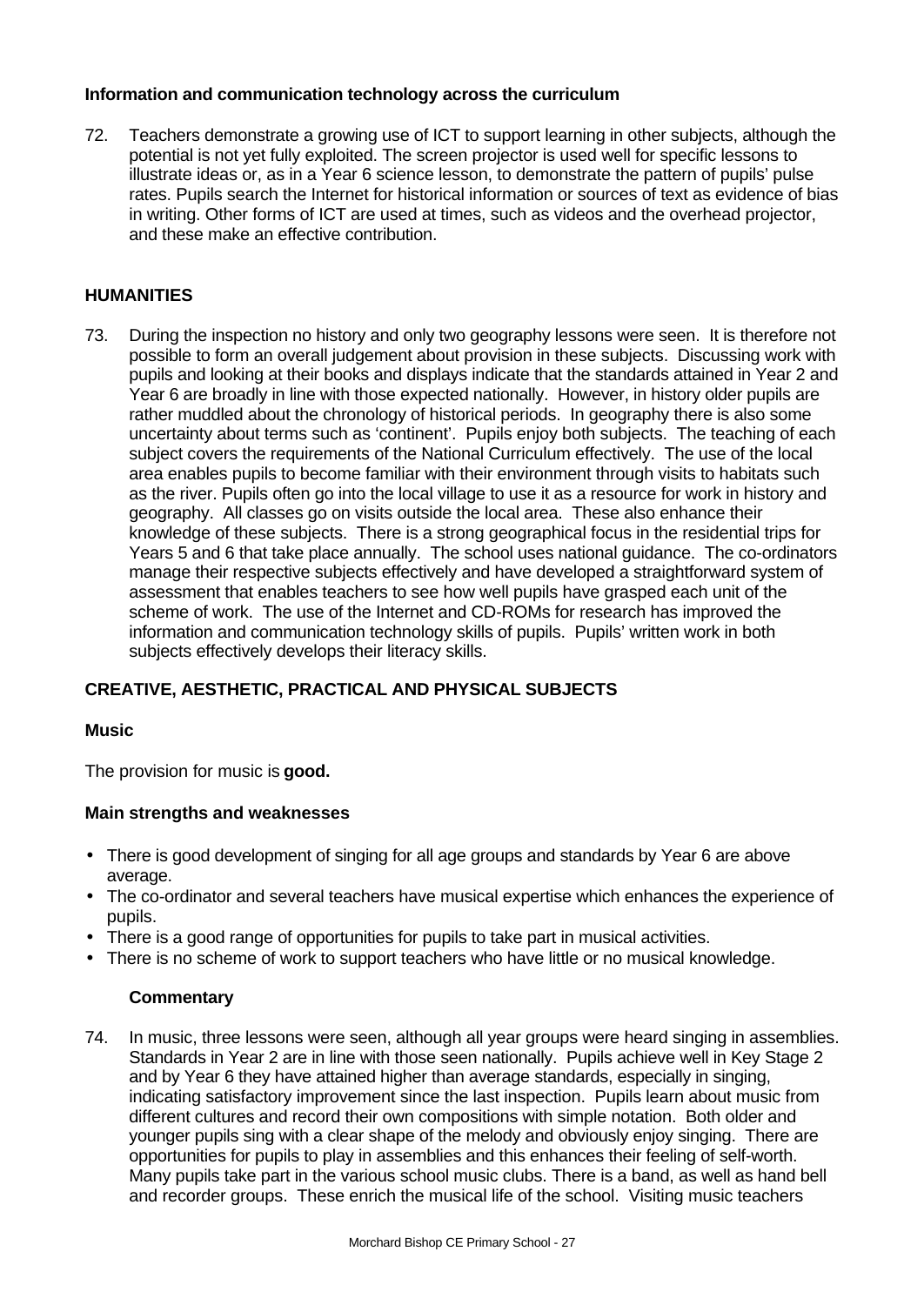provide instrumental lessons and a worthwhile number of pupils learn stringed and wind instruments. Concerts and performances – such as the North Devon Schools' Prom- also contribute to the overall musical experience of pupils. There is a good range of tuned and untuned percussion instruments available, and there are sufficient instruments for all pupils in any class to have one to play. Many lessons take place in the hall, which is very suitable for music lessons.

75. During the inspection, some very good teaching was seen and overall the standard of teaching is good. The co-ordinator has musical expertise, as do several other teachers, and provides good subject leadership. Teachers assess pupils' work in music and this helps them to see how well groups and individuals have understood the work. However, there is no formal scheme of work at present, and the school is planning to adopt one that would help teachers with little or no musical knowledge to teach more confidently. The use of information and communication technology in the subject is being developed, but as yet computers are not used in music lessons.

# **Art and design and design and technology**

- 76. There is insufficient evidence to make a judgement about the quality of the provision. During the inspection only one lesson was seen for each subject. However, examination of display work, pupils' books and discussions with pupils show that the standards of attainment in art and design and in design and technology by the end of Years 2 and 6 are likely to be in line with the national expectation. Pupils in Years 1 and 2 have designed and created puppets. These were finished to an appropriate standard and pupils evaluated their work in simple terms. They have also made bold prints using triangular or square shapes, for example. Pupils have made weaving patterns using strips of material, paper and wool, creating attractive patterns. In Year 6 pupils evaluated shelters and tested various materials to see what would be most effective in various climatic conditions. Pupils have positive attitudes to the subjects and enjoy lessons. There is an assessment system, which enables teachers to judge the progress made by groups and individuals. In a Year 1 and 2 lesson, a significant feature was the way children worked together, discussing their work and helping each other so that the product was improved.
- 77. The planned programme for art and design provides a good basis for pupils to develop a suitably wide range of skills through the school. The school held an Arts Year throughout last year which offered many good, challenging experiences for pupils. The subject leader provides good, enthusiastic leadership and management for art and design. She needs to look at the scheme of work for design and technology to ensure that pupils develop the skills of working with a wider range of tools and materials. At present the opportunities for them to experience different techniques of cutting and joining are too limited.

## **Physical education**

Provision in physical education is **good.**

## **Main strengths and weaknesses**

- Standards in physical education exceed the expectation by the end of Year 6.
- Leadership and management are very good.

## **Commentary**

78. The subject leader gives enthusiastic and effective leadership that has a strong impact on the quality of pupils' experience and learning. In a very good lesson for pupils in Years 1 and 2, the children were managed well to ensure individual pupils achieved their best, reflecting the teacher's good subject knowledge and high aspirations. She provided clear and precise instructions, with a good level of challenge to encourage pupils to improve the gymnastic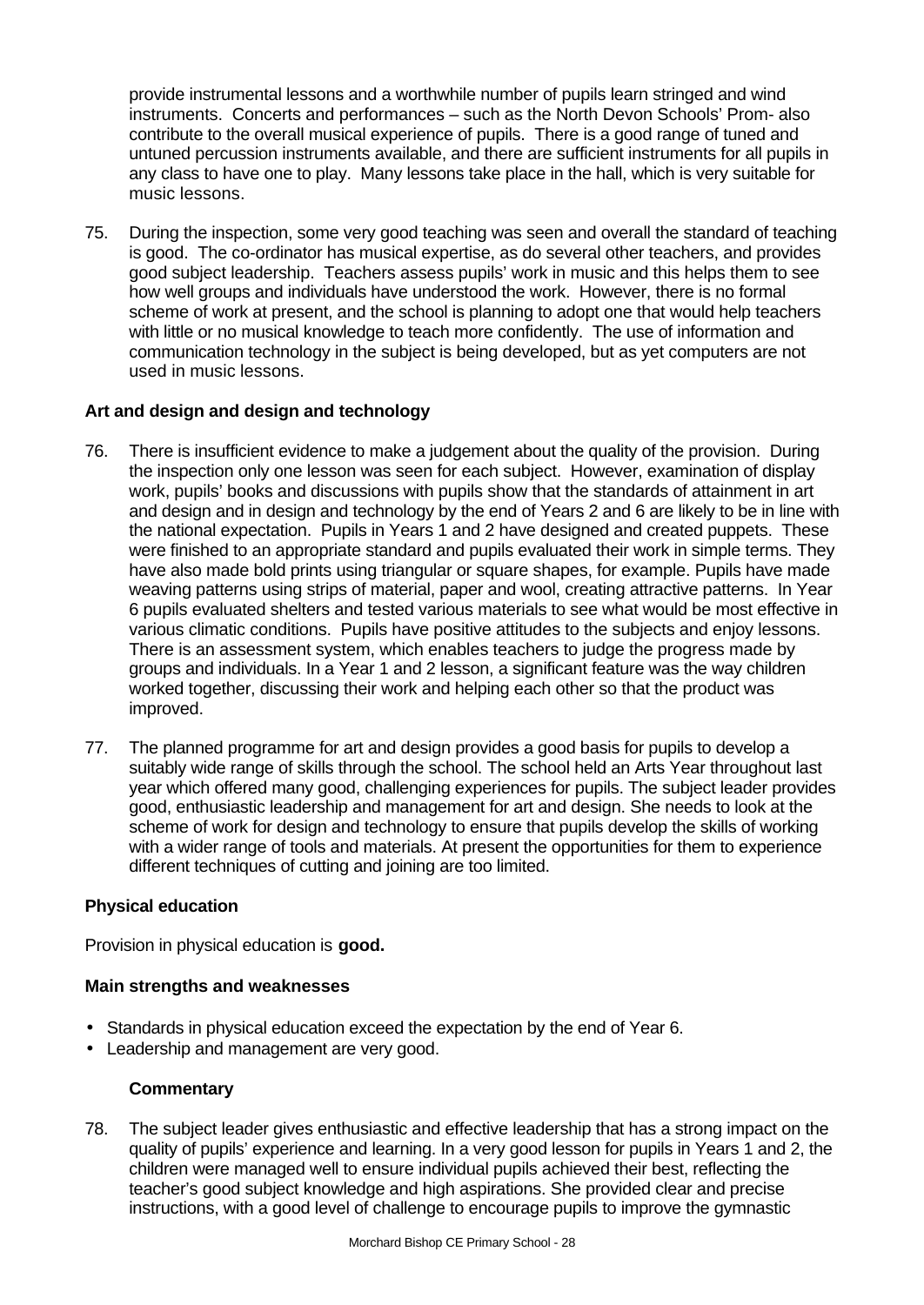performance. Praise and good humour were used to good effect so that pupils enjoyed the lesson and tried hard to do their best. All pupils were given equal opportunities to succeed. In a well planned and organised lesson for pupils in Year 6, the teacher provided good opportunities for pupils to develop their games skills. Most pupils worked well to improve their skills, following the good pace to the lesson, although time for pupils to practise their skills under game conditions was rather limited.

79. The quality of teaching is good and provides good opportunities for pupils to gain new skills and to improve. Standards exceed the expectation by the end of Years 2 and 6 because good teaching and tasks challenge pupils to improve. This indicates good improvement since the last inspection. The school is closely involved in a focused year for physical education, demonstrating a clear determination to broaden pupils' experience, and the subject leader is taking a very good regional role in the organisation. As a result, pupils are experiencing a very wide range of physical activities and their achievement is good, indicating good improvement since the last inspection. The school has a good sized grassed field for field sports and a good school hall but the hard surfaced area is small for games such as netball.

# **PERSONAL, SOCIAL AND HEALTH EDUCATION AND CITIZENSHIP**

80. The school's PSHE programme is integral to the whole curriculum, providing a background of consideration and reflection about wider issues. In Year 6, the teacher's good choice of material for literacy based on accounts about Guantanamo Bay prompted pupils to reflect on issues of justice and the conditions for prisoners there. The school assembly for Ash Wednesday emphasised well how to act towards others so that we might be better people, making clear references to life in the school. There is a very good emphasis on encouraging pupils to collaborate in their learning by placing pupils in pairs or groups. Support for pupils with special educational needs is sensitive and directed well towards their difficulties. The school has a comprehensive scheme that is adapted from county guidelines and is designed to fit in with special events. A residential week is planned to enhance pupils' PSHE development: both parents and teachers describe the benefits for the children as good.